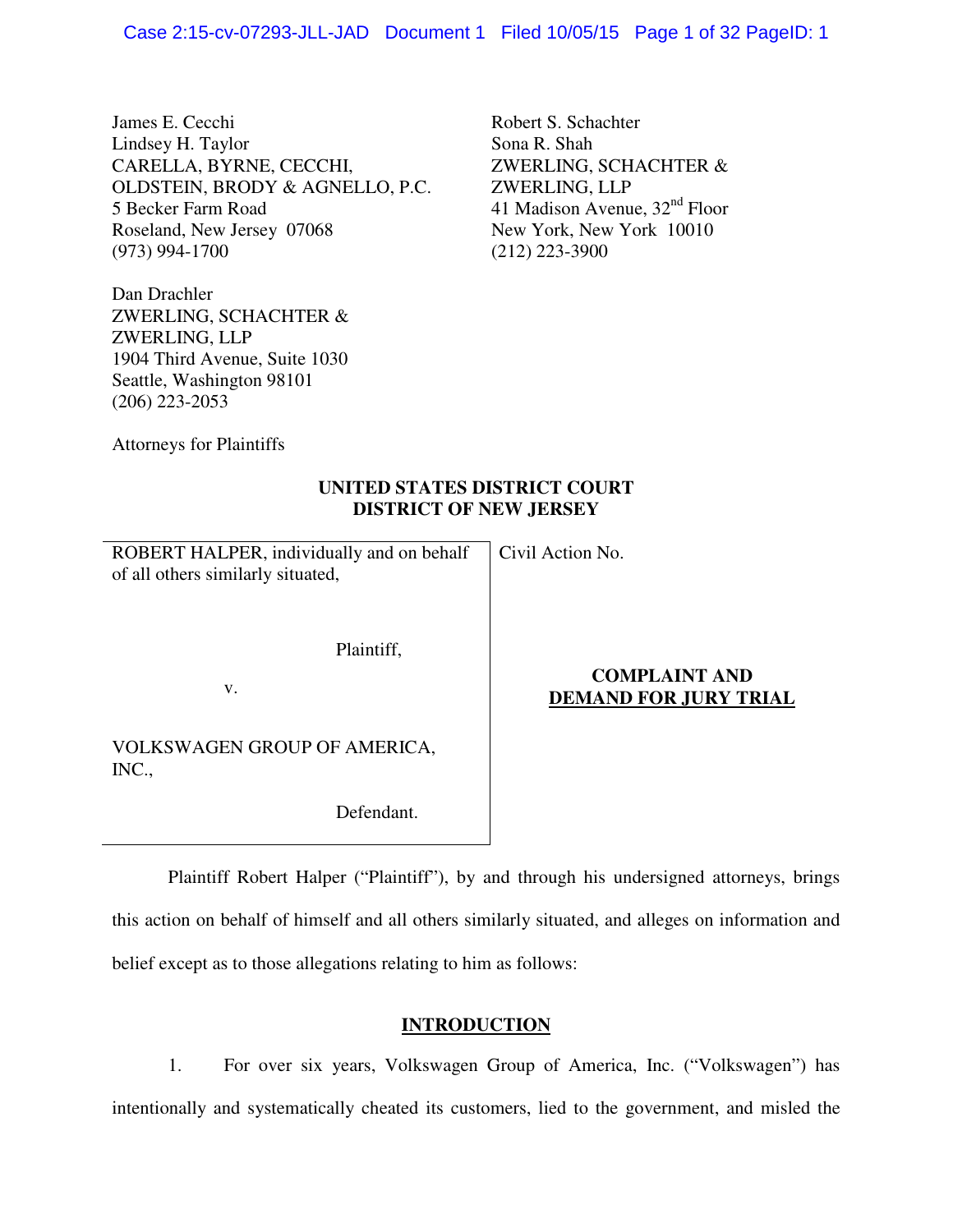### Case 2:15-cv-07293-JLL-JAD Document 1 Filed 10/05/15 Page 2 of 32 PageID: 2

public about the efficacy of its four cylinder diesel-engine vehicles sold under the Volkswagen and Audi brands.

2. Volkswagen has falsely marketed its so-called "clean diesel" vehicles as high performing, fuel efficient, and environmentally-friendly.

3. The Impacted Vehicles, defined below, emit noxious pollutants at up to 40 times the legal limit allowed under federal and state laws. In order to conceal this fact from regulators and the public, Volkswagen installed sophisticated software algorithms, or defeat devices ("Defeat Devices"), in the Impacted Vehicles that causes them to alter the results on emissions tests by engaging emissions controls only when the Impacted Vehicles are undergoing official emissions testing. At all other times, the emissions controls are de-activated, and the Impacted Vehicles emit extremely high, and illegal, levels of pollutants.

4. The vehicles which are the subject matter of this Complaint (the "Impacted Vehicles") include at least the following makes and model years sold in the United States:

- 2009 2015 Volkswagen Jetta
- 2009 2014 Volkswagen Jetta SportWagen
- 2012 2015 Volkswagen Beetle
- 2012 2015 Volkswagen Beetle Convertible
- 2010 2015 Volkswagen Golf
- 2015 Volkswagen Golf SportWagen
- 2012 2015 Volkswagen Passat
- 2010 2015 Audi A3

5. The Impacted Vehicles are Volkswagen and Audi vehicles with four cylinder, Type EA 189 and EA 288 diesel engines, which share a common, uniform, deceitful, and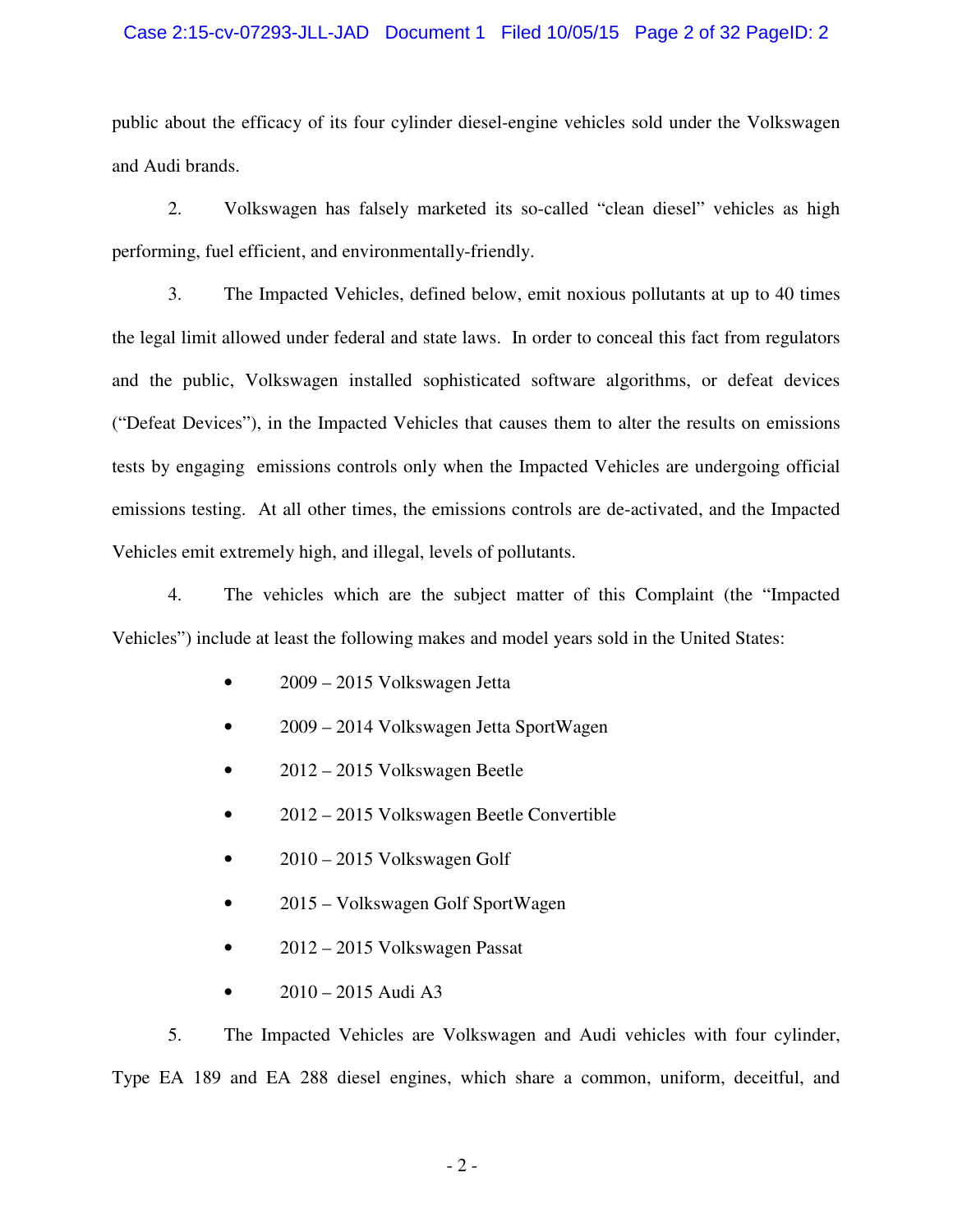#### Case 2:15-cv-07293-JLL-JAD Document 1 Filed 10/05/15 Page 3 of 32 PageID: 3

harmful design, in that they: (a) emit high and illegal levels of pollutants in normal operation; (b) are equipped with Defeat Devices enabling them to bypass emissions regulations; and (c) cannot deliver the advertised combination of low emissions, fuel economy, and high performance.

6. Volkswagen has admitted that the Defeat Devices were present in approximately 482,000 Impacted Vehicles sold in the United States, and more than 11 million vehicles worldwide.

#### **JURISDICTION AND VENUE**

7. Jurisdiction arises under 28 U.S.C. § 1331 based upon the federal RICO claims pursuant to 18 U.S.C. § 1961 *et seq.*, and there is supplemental jurisdiction over the state-law claims pursuant to 28 U.S.C. § 1367. Jurisdiction is also proper in this Court pursuant to the Class Action Fairness Act, 28 U.S.C. § 1332(d), because Plaintiff and many Class Members (defined below) are citizens of states different from Volkswagen's home states, and the aggregate amount in controversy exceeds \$5,000,000, exclusive of interest and costs.

8. This Court has personal jurisdiction over Volkswagen because it is incorporated in New Jersey and conducts regular and continuous business in New Jersey.

9. Venue is proper in this Court pursuant to 28 U.S.C. § 1391 because Volkswagen is incorporated under the laws of New Jersey and a substantial part of the events and omissions giving rise to Plaintiff's claims occurred in this District. Plaintiff resides in and purchased his Impacted Vehicle in this District. Moreover, Volkswagen conducts business in this District, and has marketed, advertised, sold and leased the Impacted Vehicles in this District, and has caused harm to Class Members residing in this District.

### **PARTIES**

10. Plaintiff is a citizen of New Jersey, residing in Upper Montclair, New Jersey.

- 3 -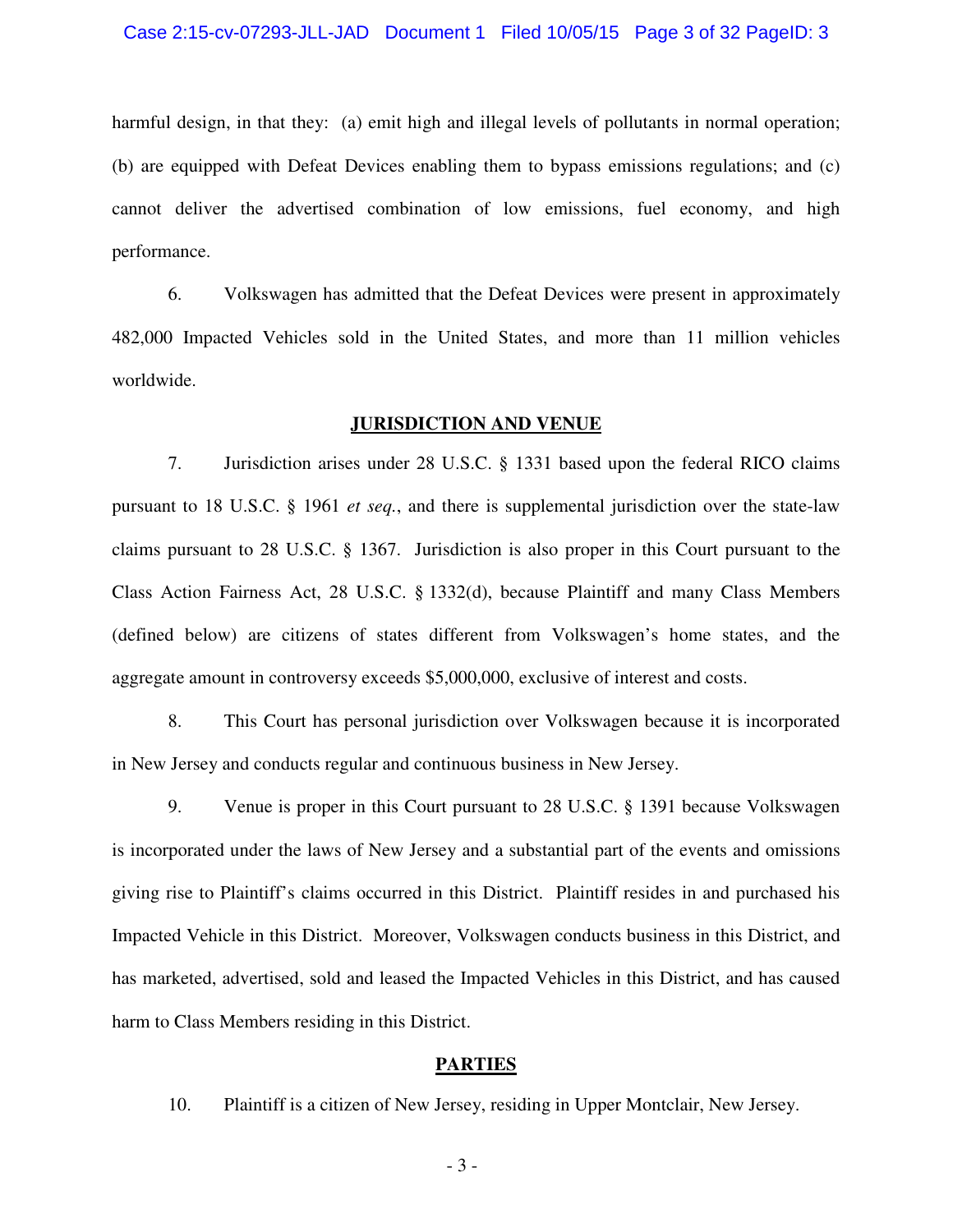#### Case 2:15-cv-07293-JLL-JAD Document 1 Filed 10/05/15 Page 4 of 32 PageID: 4

11. In November 2012, Plaintiff purchased a 2013 Jetta TDI from Gensinger Motors in Clifton, New Jersey.

12. Plaintiff is among those who were deceived and cheated by Volkswagen and who purchased and/or leased an Impacted Vehicle.

13. Plaintiff purchased the vehicle, and was willing to pay more for the clean diesel model, because of the advertised combination of low emissions, good fuel economy, and high torque and performance, and because of the vehicle's reputation for maintaining a high resale value for a long time.

14. Unbeknownst to Plaintiff, at the time of acquisition, the vehicle contained a Defeat Device designed to bypass emissions standards and deceive consumers and regulators, and the vehicle could not deliver the advertised combination of low emissions, high performance, and fuel economy. Any proposed "fix" to Plaintiff's Impacted Vehicle's emissions controls will result in decreased fuel economy and/or worse performance, undercutting the reason Plaintiff purchased the vehicle, and greatly diminishing its resale value.

15. Plaintiff brings this action individually, and on behalf of a Class of all persons similarly situated in the United States who purchased or leased an Impacted Vehicle, and on behalf of all persons or entities located in New Jersey that purchased or leased an Impacted Vehicle in New Jersey (collectively, "Class Members").

16. Defendant Volkswagen is a corporation doing business in all fifty states, and is organized and incorporated under the laws of New Jersey. Its principal place of business is in Herndon, Virginia, and its Eastern Regional headquarters are located in Woodcliff Lake, New Jersey.

- 4 -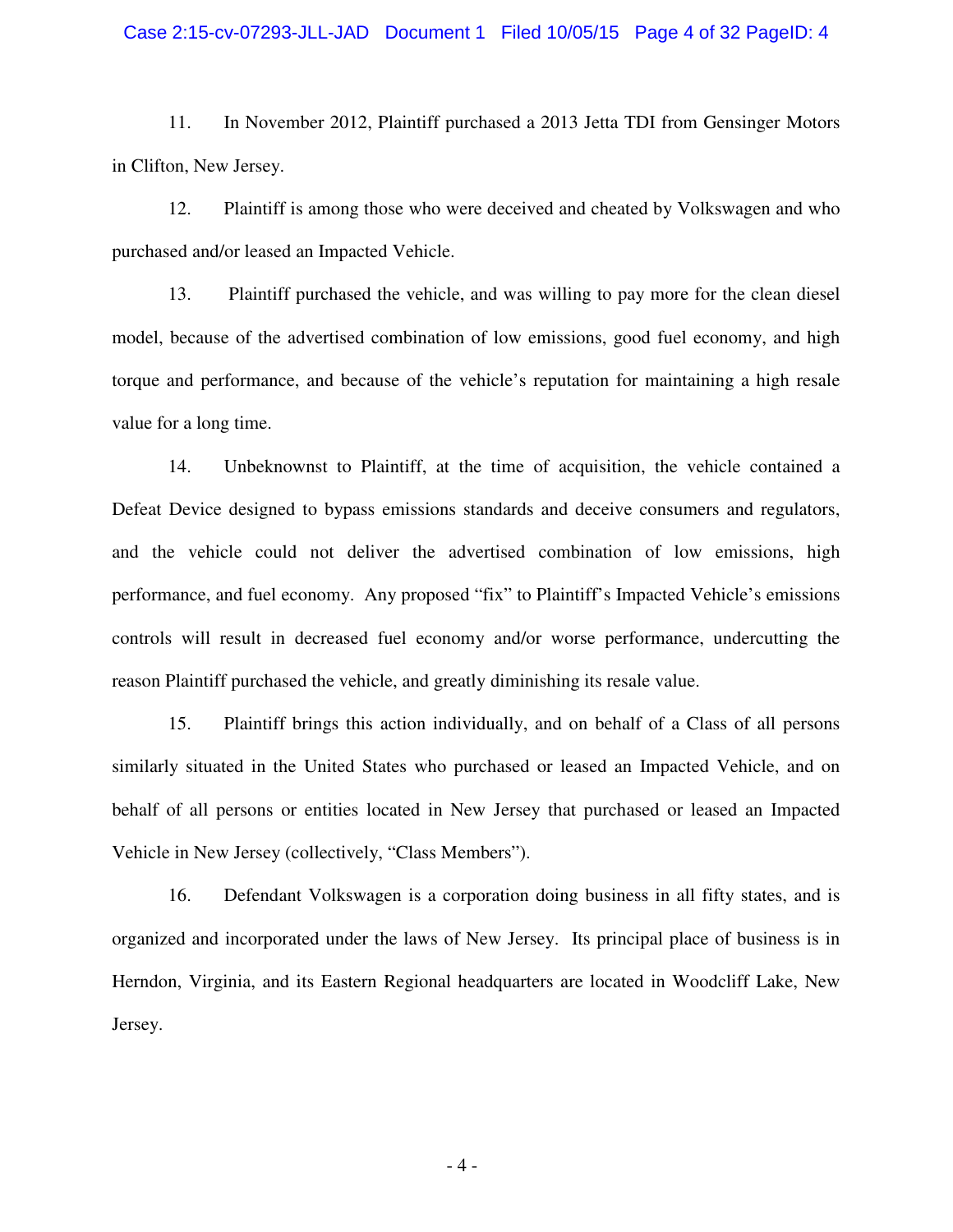17. At all relevant times, Volkswagen and its parent Volkswagen Aktiengesellschaft ("Volkswagen AG"), and/or their dealerships, designed, manufactured, distributed, sold, leased and warranted the Impacted Vehicles under the Volkswagen and Audi brand names throughout the nation, and created and distributed, or caused to be created and distributed, the manuals, advertisements, and other promotional materials relating to the Impacted Vehicles.

### **FACTUAL BACKGROUND**

18. This case arises from Volkswagen's unprecedented, and until recently successful, efforts to cheat consumers, deceive the public, and bypass federal and state regulations.

# **A. Volkswagen Markets the Impacted Vehicles as High-Performance, Eco-Friendly, and Fuel-Efficient Diesel Vehicles**

19. Diesel vehicles are generally more fuel efficient and powerful than gasoline engines. Diesel engines, however, emit higher levels of certain pollutants as a by-product of combustion.

20. Volkswagen attempted to address diesel engines' issues with its so-called "clean diesel" vehicles. In an effort to make the Impacted Vehicles more marketable and induce consumers to pay premium prices, Volkswagen claimed its clean diesel TDI (turbocharged direct injection) engines combined fuel efficiency and high performance with low emissions. The combination of these three characteristics was the primary selling point for the Impacted Vehicles and was the centerpiece of Volkswagen's advertising efforts.

21. Some advertisements specifically emphasized the low emissions and ecofriendliness of the Impacted Vehicles; others touted the Impacted Vehicles' combination of fuel efficiency and power; and others claimed that Volkswagen's new diesel vehicles were clean, efficient, and powerful all at once.

- 5 -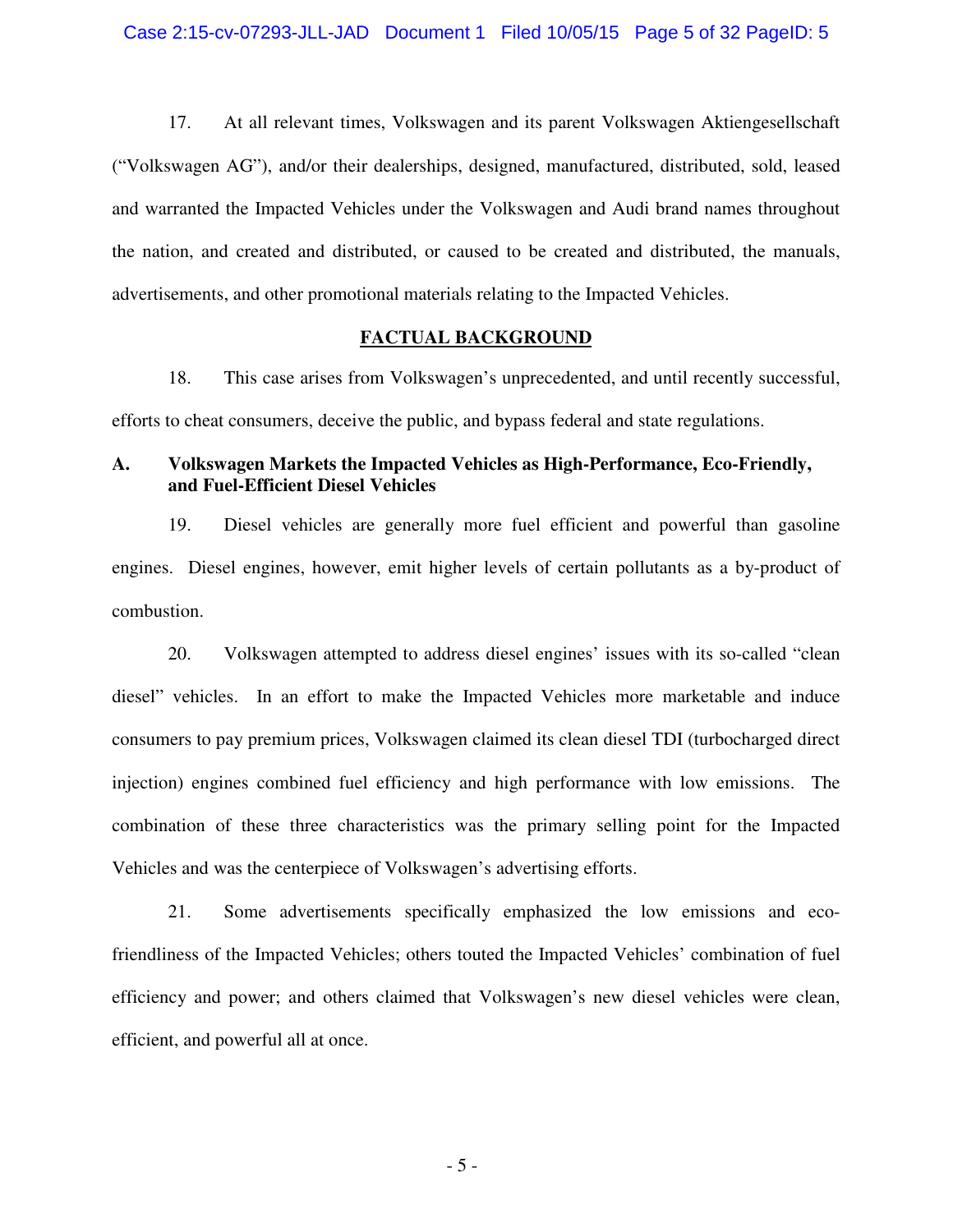#### Case 2:15-cv-07293-JLL-JAD Document 1 Filed 10/05/15 Page 6 of 32 PageID: 6

22. Defendant's advertisements were distributed via the United States mail and via the internet, a means of interstate and international wire communications.

23. Volkswagen also ran advertisements on television and on the Internet. An example of a commercial touting how "clean" Volkswagen diesels is available at https://www.youtube.com/watch?v=WNS2nvkjARk (last visited October 4, 2015). Examples of commercials touting the fuel efficiency of Volkswagen diesels are available at https://www.youtube.com/watch?v=a2CNHVXvNRo and

https://www.youtube.com/watch?v=wj3if2gRWYE (last visited October 4, 2015). An example of a commercial touting the performance of Volkswagen diesels is available at https://www.youtube.com/watch?v=0VA51xWXZ3g (last visited October 4, 2015).

24. Volkswagen's efforts were successful for them as Volkswagens and Audis became the highest-selling diesel passenger cars in the United States.

25. However, Volkswagen's "clean diesel" vehicle claims were false.

# **B. Volkswagen Lied to Its Consumers and Deliberately Concealed the Excessive and Unlawful Levels of Pollution Emitted by Many of Its So-Called "Clean Diesel" Vehicles**

26. For years, Volkswagen failed to disclose to the public and to consumers the presence of the Defeat Devices in the Impacted Vehicles and the true nature of their performance and emissions.

27. On September 18, 2015, the Environmental Protection Agency ("EPA") issued a Notice of Violation ("NOV") of the Clean Air Act to Volkswagen. The NOV explains that Volkswagen had secretly installed Defeat Devices in certain of its diesel vehicles.

28. The Defeat Device is a complex software algorithm which enables a vehicle to bypass emissions standards by engaging the emission control function only during official emissions testing and rendering it inoperative at all other times.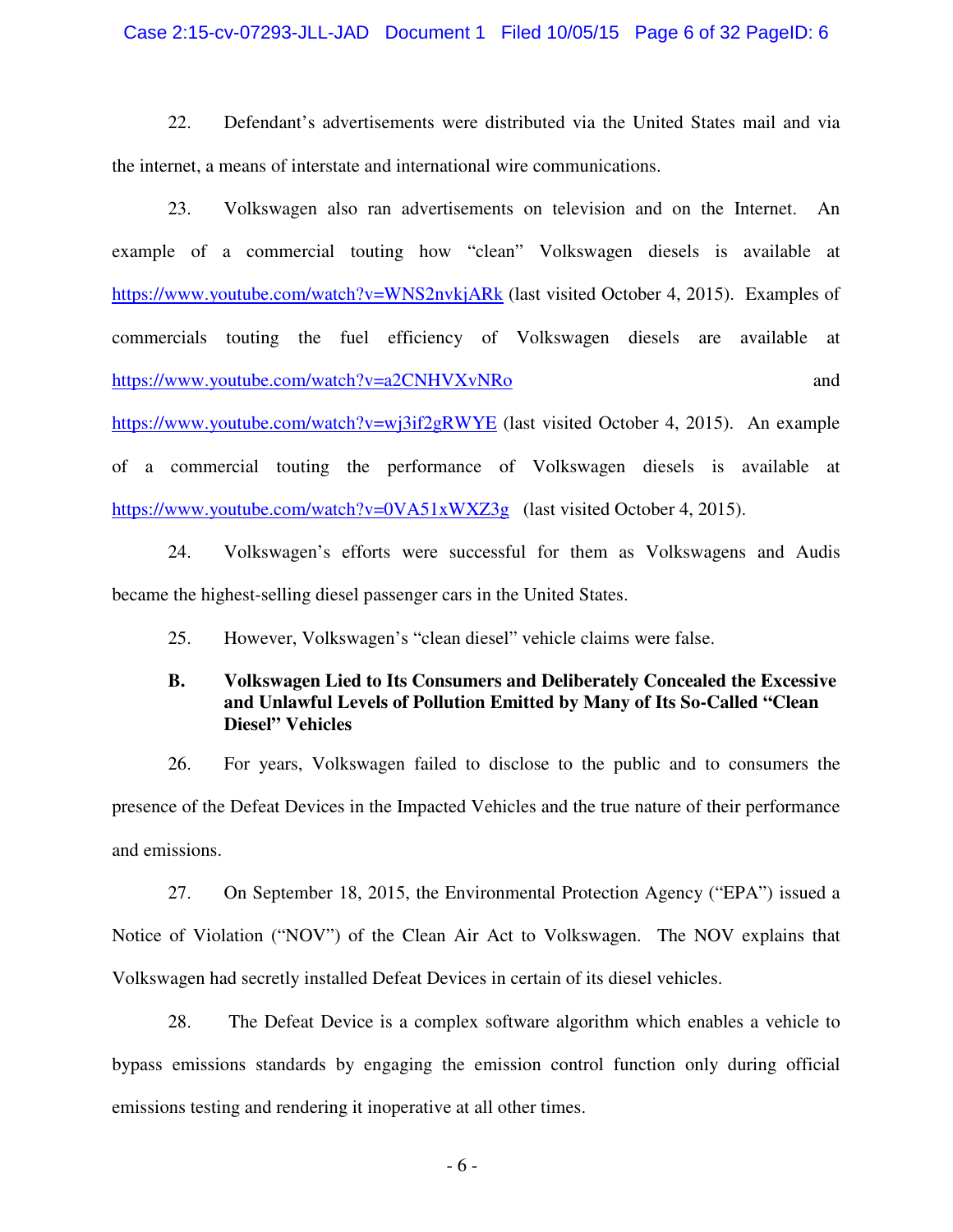29. Vehicles equipped with Defeat Devices meet emissions standards only during testing; in normal operation they emit pollutants, including nitrogen oxides ("NOx"), at up to 40 times the legal limit.

30. The EPA's official press release states , NOx is dangerous:

NOx pollution contributes to nitrogen dioxide, ground-level ozone, and fine particulate matter. Exposure to these pollutants has been linked with a range of serious health effects, including increased asthma attacks and other respiratory illnesses that can be serious enough to send people to the hospital. Exposure to ozone and particulate matter have also been associated with premature death due to respiratory-related or cardiovascular-related effects. Children, the elderly, and people with pre-existing respiratory disease are particularly at risk for health effects of these pollutants. $\frac{1}{1}$ 

31. The Clean Air Act expressly prohibits engine parts or components which "bypass,

defeat, or render inoperative" the emission control system.  $42 \text{ U.S.C.} \$   $7522 \text{ (a)(3)(B)}$ .

32. Volkswagen violated the Clean Air Act.

33. Volkswagen further violated the Clean Air Act by falsely certifying to the EPA

that the Impacted Vehicles would meet applicable federal emission standards to obtain the EPA-

issued Certificate of Conformity, which is required to sell vehicles in the United States.

34. The Defeat Device was designed by Robert Bosch GmbH ("Bosch"), a German

company that is the world's largest manufacturer of automotive components.

35. Bosch now claims that the Defeat Device was originally designed only for experimental purposes and that Bosch allegedly warned Volkswagen as early as 2007 that use of the software in actual conditions could violate applicable laws.

 $\frac{1}{1}$  *See* 2015 Press Releases, EPA, *EPA, California Notify Volkswagen of Clean Air Act Violations*, UNITED STATES ENVIRONMENTAL PROTECTION AGENCY, (September 18, 2015), http://yosemite.epa.gov/opa/admpress.nsf/21b8983ffa5d0e4685257dd4006b85e2/dfc8e33b5ab16 2b985257ec40057813b!OpenDocument. Plaintiff requests that the Court take judicial notice of these public admissions under Fed. R. Evid. 201.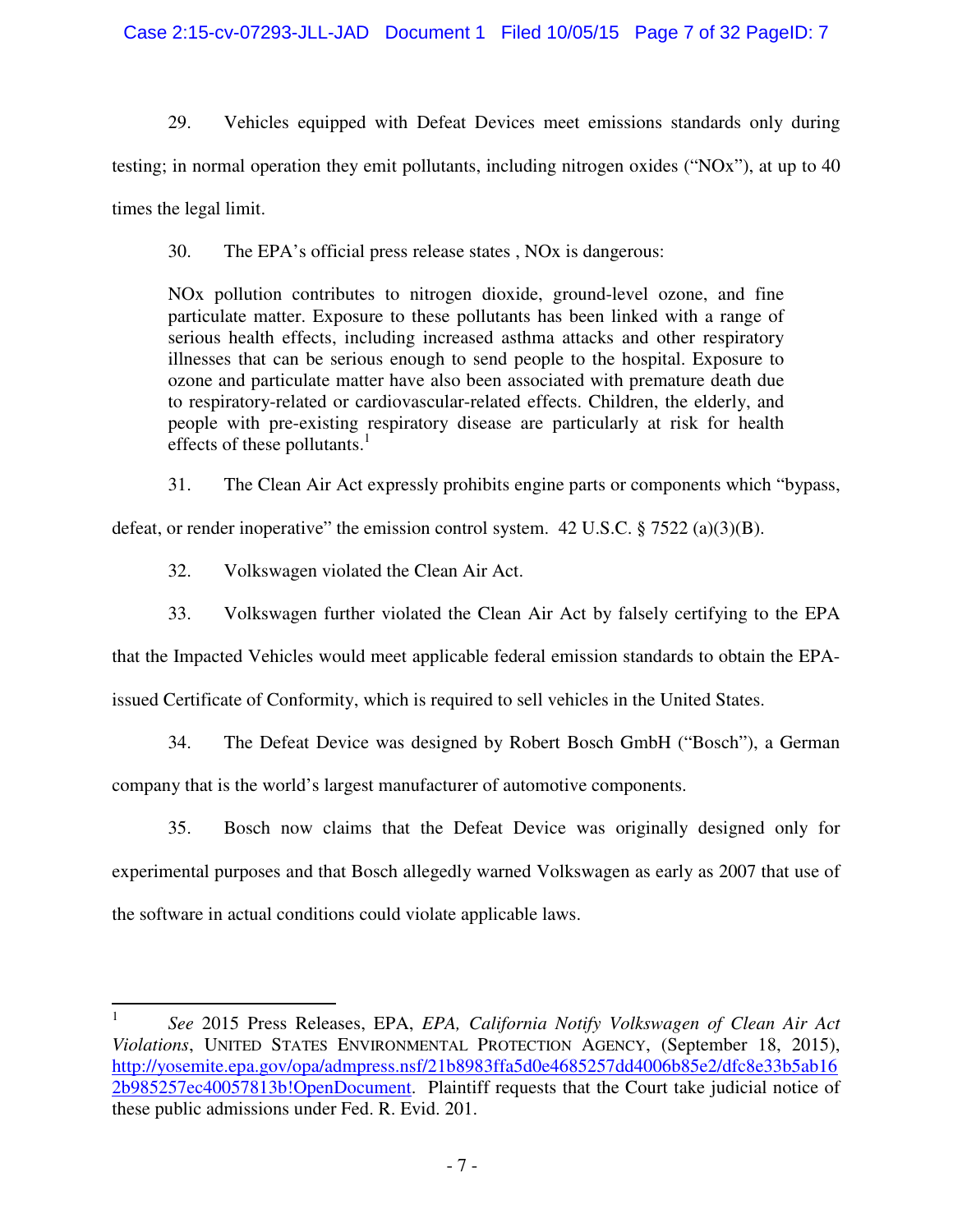36. A group of Volkswagen engineers discovered the use of the Defeat Device in 2011 and brought it, and the fact that the device was illegal, to the attention of company management. Volkswagen apparently ignored that report and continued their fraudulent and deceptive practices.

# **C. Volkswagen Has Admitted Its Fraud**

37. Volkswagen AG's Chief Executive Officer Martin Winterkorn has already acknowledged the fraud and issued an apology for having "broken the trust of our customers and the public." $\cdot$ <sup>2</sup>

38. Volkswagen's Chief Executive Officer, Michael Horn, conceded that Volkswagen "was dishonest with the EPA, and the California Air Resources Board, and with all of you." He went on to admit that Volkswagen "totally screwed up" and that it "must fix the cars."

# **D. Volkswagen Has Reaped Considerable Profit From Its Fraud**

39. Volkswagen charged premiums of several thousands of dollars for the Clean Diesel models of the Impacted Vehicles.

40. These premiums are represented in the chart below and reflect the value consumers placed on the advertised features of the Clean Diesel vehicles and paid to obtain, and which Volkswagen promised but did not deliver:

 $\frac{1}{2}$ 

Winterkorn subsequently resigned on September 23, 2015.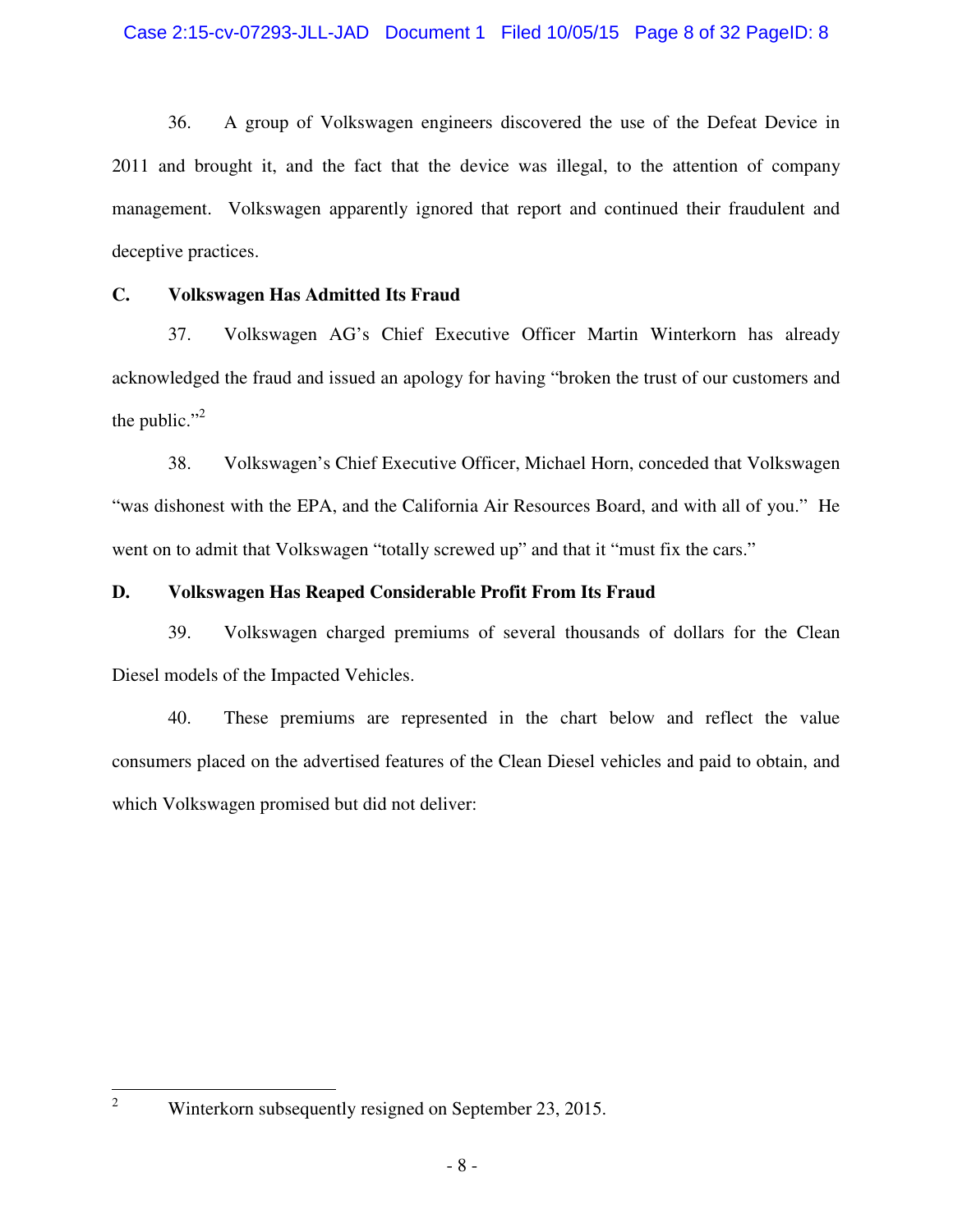| <b>Clean Diesel Price Premium</b> |             |            |             |            |  |  |  |  |
|-----------------------------------|-------------|------------|-------------|------------|--|--|--|--|
| Model                             | <b>Base</b> | Mid-Level  | Top-Level   | Average    |  |  |  |  |
| IVW Jetta                         | \$2,860.00  | \$1,570.00 | \$1,030.00  | \$1,820.00 |  |  |  |  |
| VW SportWagen                     | \$5,570.00  | \$1,680.00 | \$0.00      | \$2,416.67 |  |  |  |  |
| VW Golf                           | \$2,400.00  | \$1,000.00 | \$1,000.00] | \$1,466.67 |  |  |  |  |
| VW Golf SportWagen                | \$2,950.00  | \$1,000.00 | \$1,000.00  | \$1,650.00 |  |  |  |  |
| IVW Beetle                        | \$4,635.00  | \$4,920.00 | \$0.00      | \$3,185.00 |  |  |  |  |
| <b>VW Beetle Convertible</b>      | \$4,080.00  | \$530.00   | \$700.00    | \$1,770.00 |  |  |  |  |
| <b>VW Passat</b>                  | \$5,755.00  | \$2,845.00 | \$2,135.00  | \$3,578.33 |  |  |  |  |
| Audi A3                           | \$2,300.00  | \$2,300.00 | \$2,300.00  | \$2,300.00 |  |  |  |  |
| Average                           | \$3,818.75  | \$1,980.63 | \$1,020.63  | \$2,273.33 |  |  |  |  |

41. Had Volkswagen revealed the truth about the Impacted Vehicles, consumers would likely have taken their business to other automobile manufacturers and/or Volkswagen would not have been able to command the premiums described above.

### **E. Plaintiff and Class Members Have Suffered Harm**

42. Volkswagen will not be able to adequately fix the Impacted Vehicles.

43. The EPA has ordered Volkswagen to bring the Impacted Vehicles into compliance with the emissions standards of the Clean Air Act, but doing so will materially compromise the vehicles' performance and/or fuel efficiency.

44. Even if Volkswagen is able to make the Impacted Vehicles EPA-compliant, the vehicles will no longer perform as previously represented to the public and consumers.

45. As a result, the Impacted Vehicles do not function as represented, and have lost considerable value. Volkswagen failed to disclose these material facts to the public and to consumers.

46. Had Plaintiff and Class Members known of the defect at the time they decided to purchase or lease the Impacted Vehicles, they would have declined to purchase or lease the vehicles, or would have paid considerably less than they did.

47. Volkswagen's deliberate deception has caused harm to Plaintiff, Class Members, and the public.

- 9 -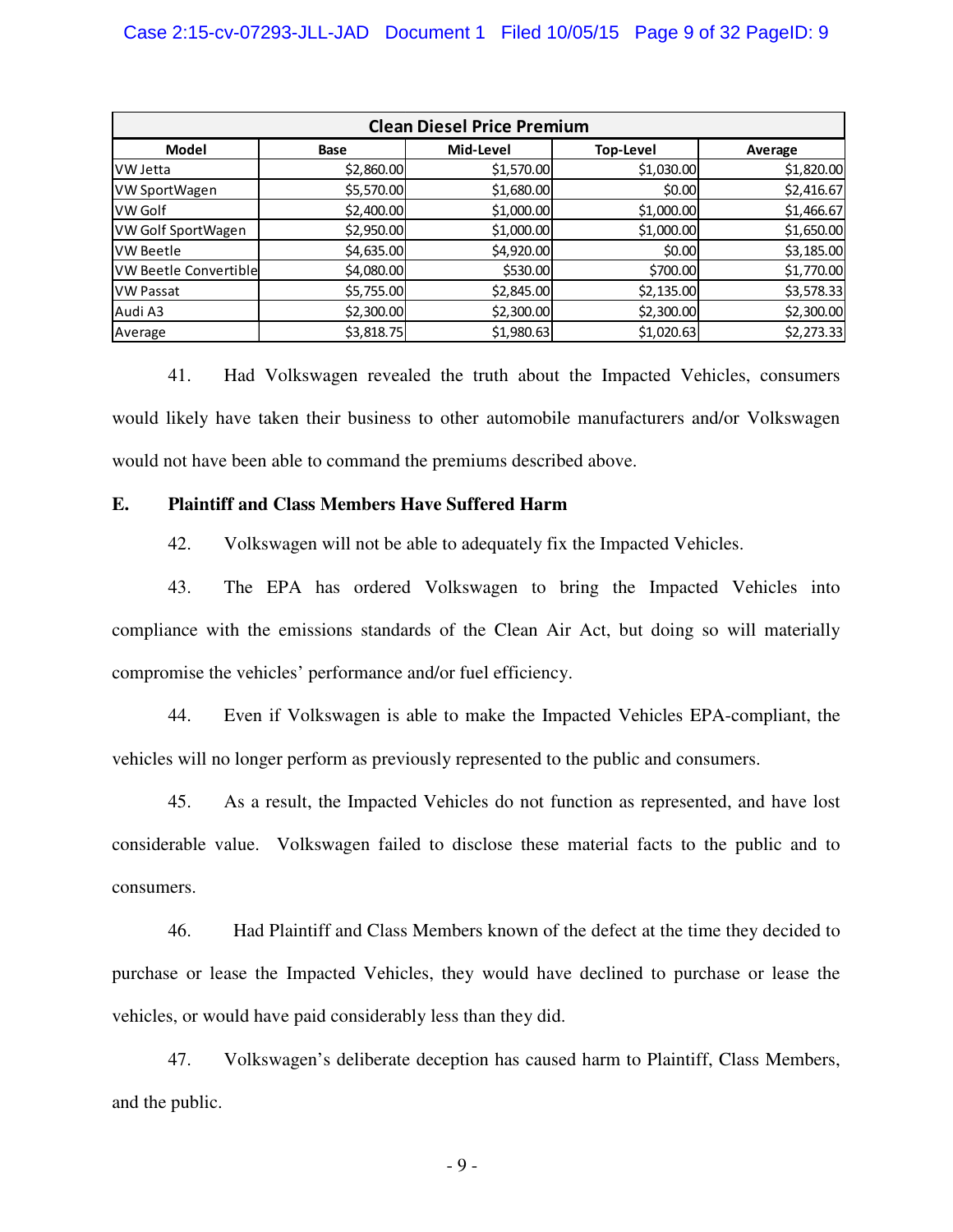#### **TOLLING OF THE STATUTE OF LIMITATIONS**

#### **Fraudulent Concealment**

48. Volkswagen concealed its fraud from the Class.

49. Upon information and belief, Volkswagen has known of the Defeat Devices installed in the Impacted Vehicles since at least 2009 when it began installing them, and has intentionally concealed from or failed to notify Plaintiff, Class Members, and the public of the Defeat Devices and the true emissions and performance of the Impacted Vehicles.

50. The Defeat Devices could only have been installed intentionally by Volkswagen, and the only purpose of the device was to deceive regulators, consumers, and the public.

51. Despite knowing about the Defeat Devices and unlawful emissions, Volkswagen did not acknowledge the problem until after the EPA issued its NOV on September 18, 2015.

52. Any applicable statute of limitations has therefore been tolled by Volkswagen's knowledge and active concealment of the facts alleged herein.

#### **Estoppel**

53. Volkswagen was and is under a continuous duty to disclose to Plaintiff and Class Members the true character, quality, and nature of the Impacted Vehicles. Instead, it actively concealed the true character, quality, and nature of the Impacted Vehicles and knowingly made misrepresentations about their quality, reliability, characteristics, and performance.

54. Plaintiff and Class Members reasonably relied upon Volkswagen's knowing and affirmative misrepresentations and/or active concealment of these facts.

55. Based on the foregoing, Volkswagen is estopped from relying on any applicable statute of limitations in defense of this action.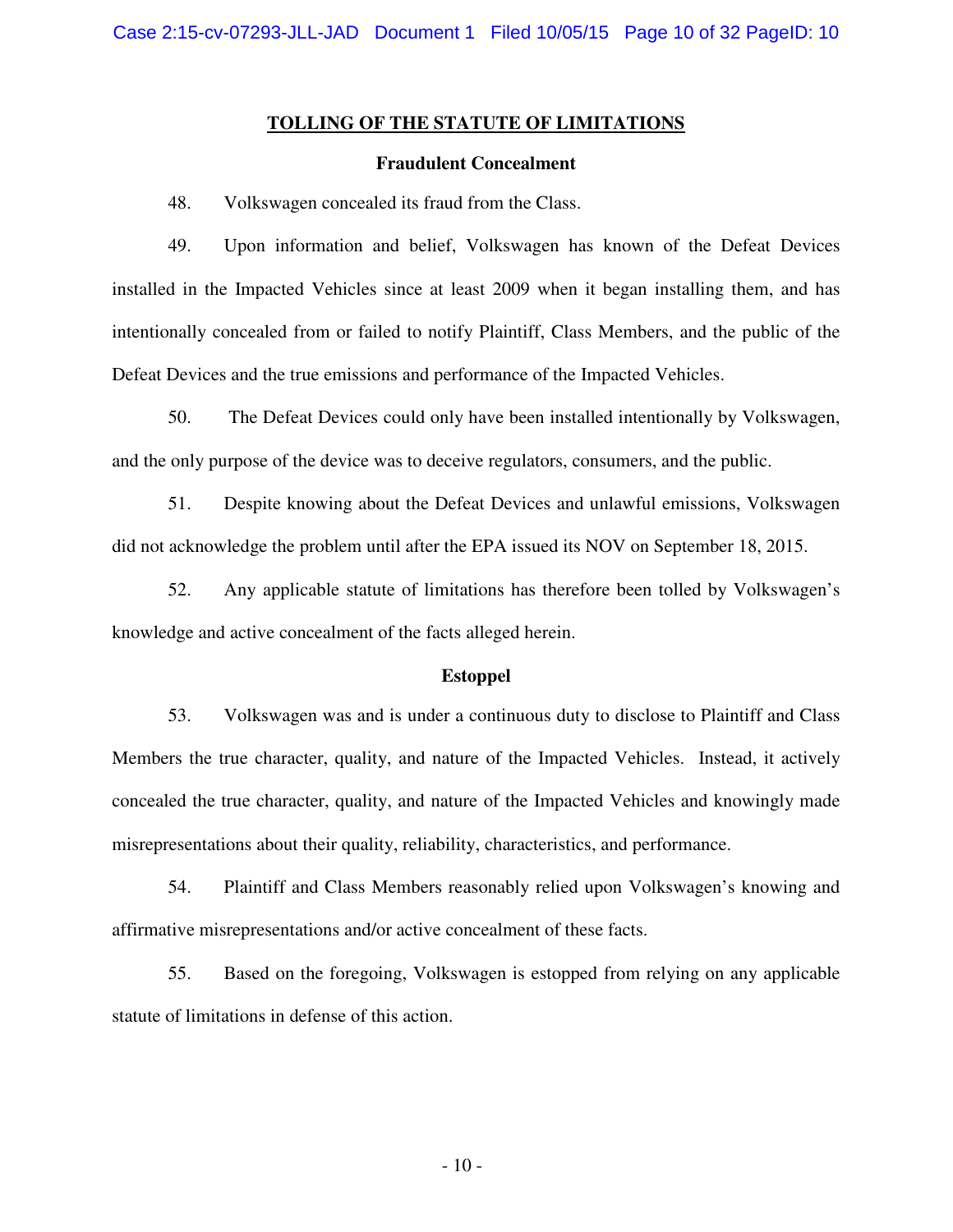#### **Discovery Rule**

56. The causes of action alleged herein did not accrue until Plaintiff and Class Members discovered that the Impacted Vehicles had the Defeat Devices and were not delivering the low emissions that were advertised and warranted by Volkswagen.

57. Plaintiff and Class Members had no realistic ability to discover the presence of the Defeat Devices, or to otherwise learn of the fraud, until it was discovered by the EPA and California Air Resources Board and revealed to the public on September 18, 2015.

### **CLASS ACTION ALLEGATIONS**

58. Plaintiff brings this lawsuit as a class action on his own behalf and on behalf of all other persons similarly situated as members of the proposed Class, pursuant to Federal Rules of Civil Procedure 23(a) and (b)(3) and/or (b)(2) and/or  $c(4)$ .

59. This action satisfies the numerosity, commonality, typicality, adequacy, predominance, and superiority requirements of those provisions.

60. The proposed classes are defined as:

### **Nationwide Class**

All persons or entities in the United States that purchased or leased an Impacted Vehicle.

#### **New Jersey Subclass**

All persons or entities located in New Jersey that purchased or leased an Impacted Vehicle in New Jersey.

61. Excluded from the Nationwide Class and New Jersey Subclass are: (a) Volkswagen, any entity or division in which Volkswagen has a controlling interest, and their legal representatives, officers, directors, assigns, and successors; (b) the Judge to whom this case is assigned and the Judge's staff; and (c) those persons who have suffered personal injuries as a result of the facts alleged herein.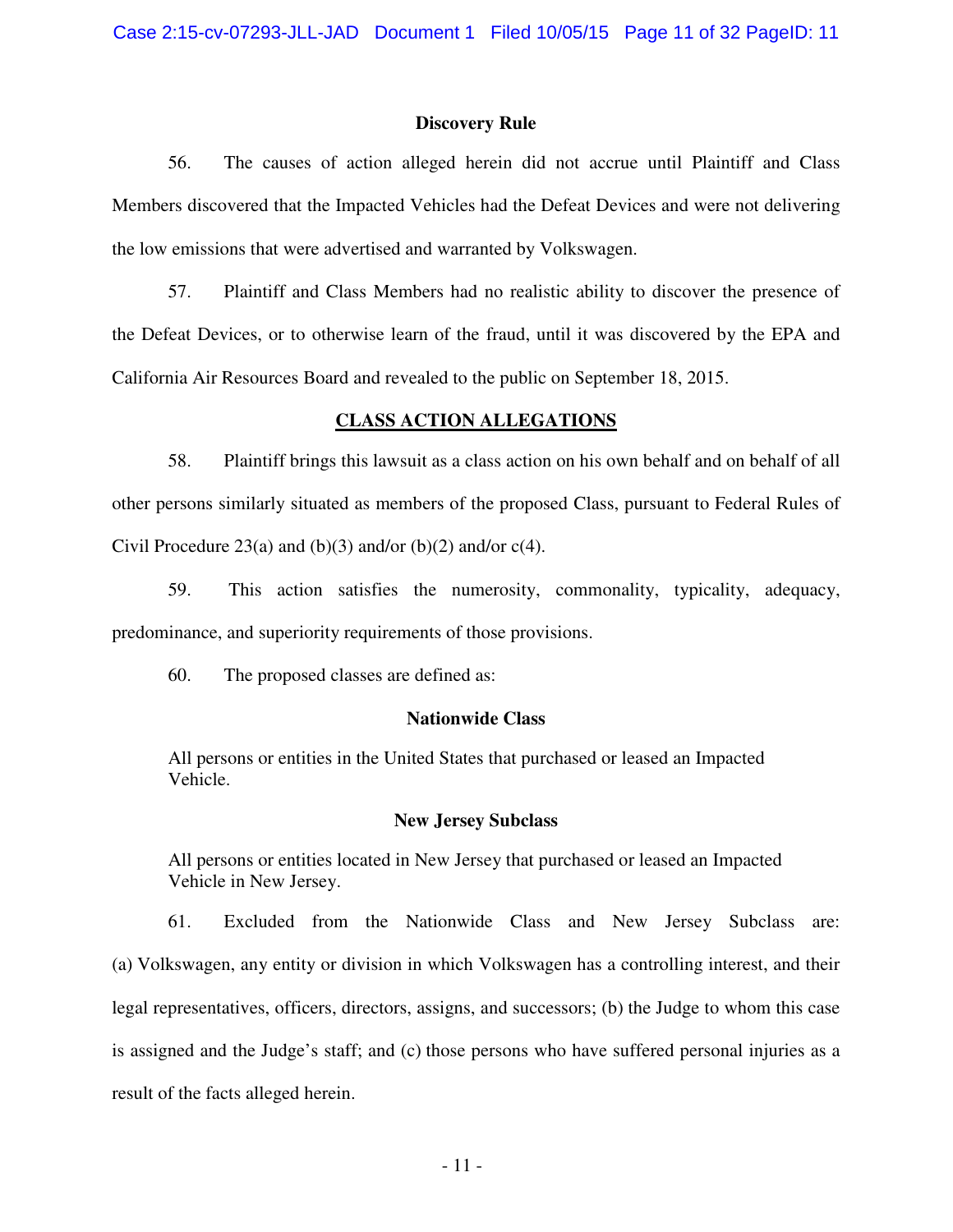62. Plaintiff reserves the right to amend the Class definitions if discovery and further investigation reveal that either Class should be expanded, divided into additional subclasses, or modified in any other way.

#### **Numerosity and Ascertainability**

63. Although the exact number of Class Members is uncertain, the sizes of the Nationwide Class and the New Jersey Subclass are large enough that joinder is impracticable.

64. To date, approximately 482,000 vehicles identified as Impacted Vehicles have been sold or leased in the United States.

65. The disposition of the claims of these Class Members in a single action will provide substantial benefits to all parties and to the Court.

66. Class Members are readily identifiable from information and records in Volkswagen's possession, custody, or control, and/or from state vehicle registration records.

#### **Typicality**

67. Plaintiff's claims are typical of the claims of the Class Members in that the representative Plaintiff, like all Class Members, purchased or leased an Impacted Vehicle designed, manufactured, and distributed by Volkswagen.

68. The representative Plaintiff, like all Class Members, has been damaged by Volkswagen's misconduct.

69. The bases of Volkswagen's misconduct are common to all Class Members and represent a common thread of misconduct resulting in injury to all Class Members.

#### **Adequate Representation**

70. Plaintiff is a member of each Class and will fairly and adequately represent and protect the interests of the Class Members.

- 12 -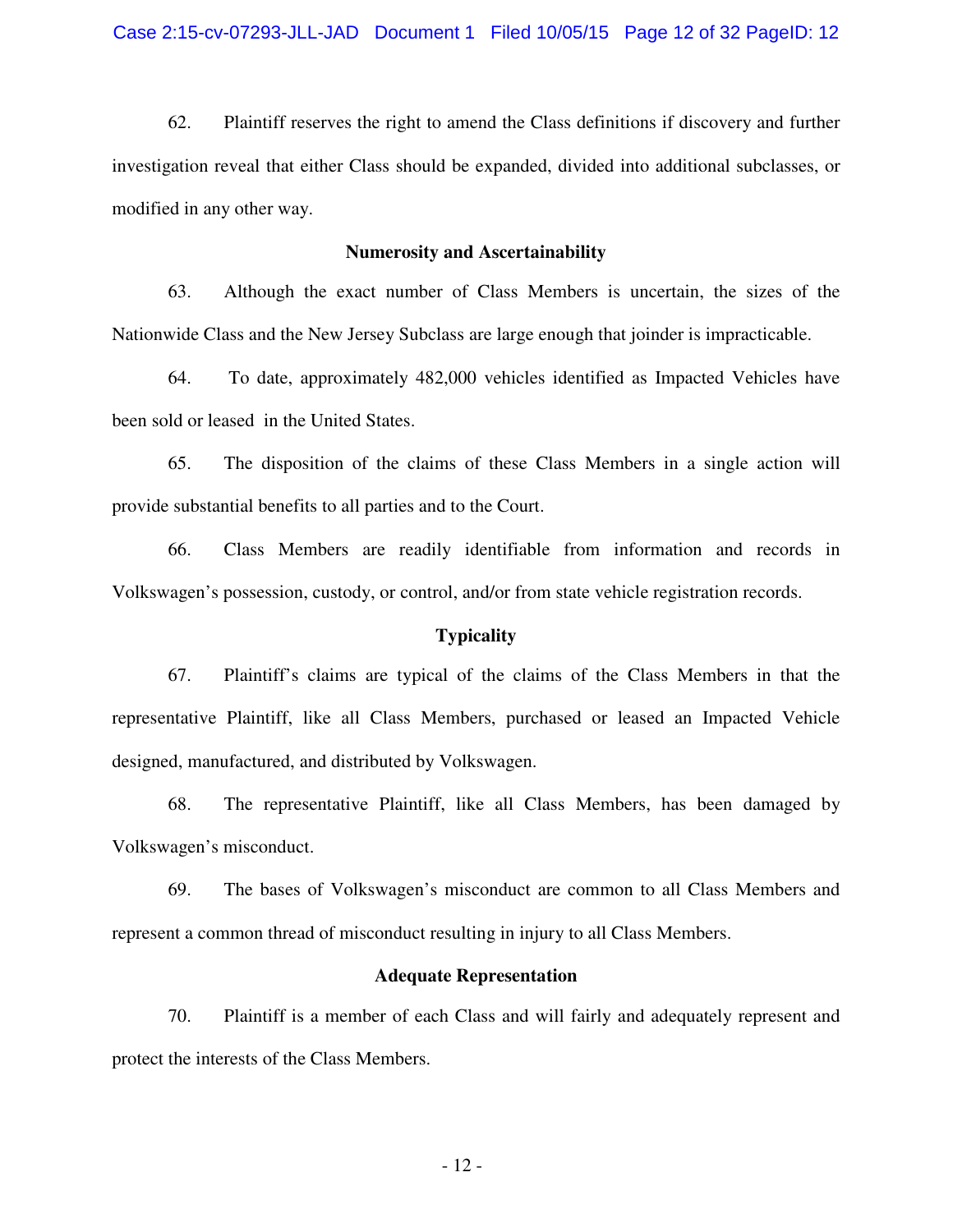#### Case 2:15-cv-07293-JLL-JAD Document 1 Filed 10/05/15 Page 13 of 32 PageID: 13

71. Plaintiff has retained counsel with substantial experience in prosecuting consumer class actions, including actions involving defective products generally, and defective automobile parts specifically.

72. Plaintiff and his counsel are committed to vigorously prosecuting this action on behalf of the Class and have the financial resources to do so.

73. Neither Plaintiff nor his counsel has interests adverse to those of the Class.

### **Predominance of Common Issues**

74. There are numerous questions of law and fact common to Plaintiff and Class Members that predominate over any question affecting only individual Class Members. The answers to these common questions will advance resolution of the litigation as to all Class Members. These common legal and factual issues include:

a. whether the Impacted Vehicles contained Defeat Devices and emitted unlawful levels of pollutants under normal operation;

b. whether Volkswagen knew or should have known about the Defeat Devices and emission levels in the Impacted Vehicles;

c. whether the true nature of the Impacted Vehicles' performance, emissions levels, fuel economy, and the inclusion of the Defeat Devices constitute material facts that reasonable consumers would have considered in deciding whether to purchase an Impacted Vehicle;

d. whether Volkswagen made material misrepresentations regarding the Impacted Vehicles.

e. whether Volkswagen had a duty to disclose the true nature of the Impacted Vehicles to Plaintiff and Class Members;

- 13 -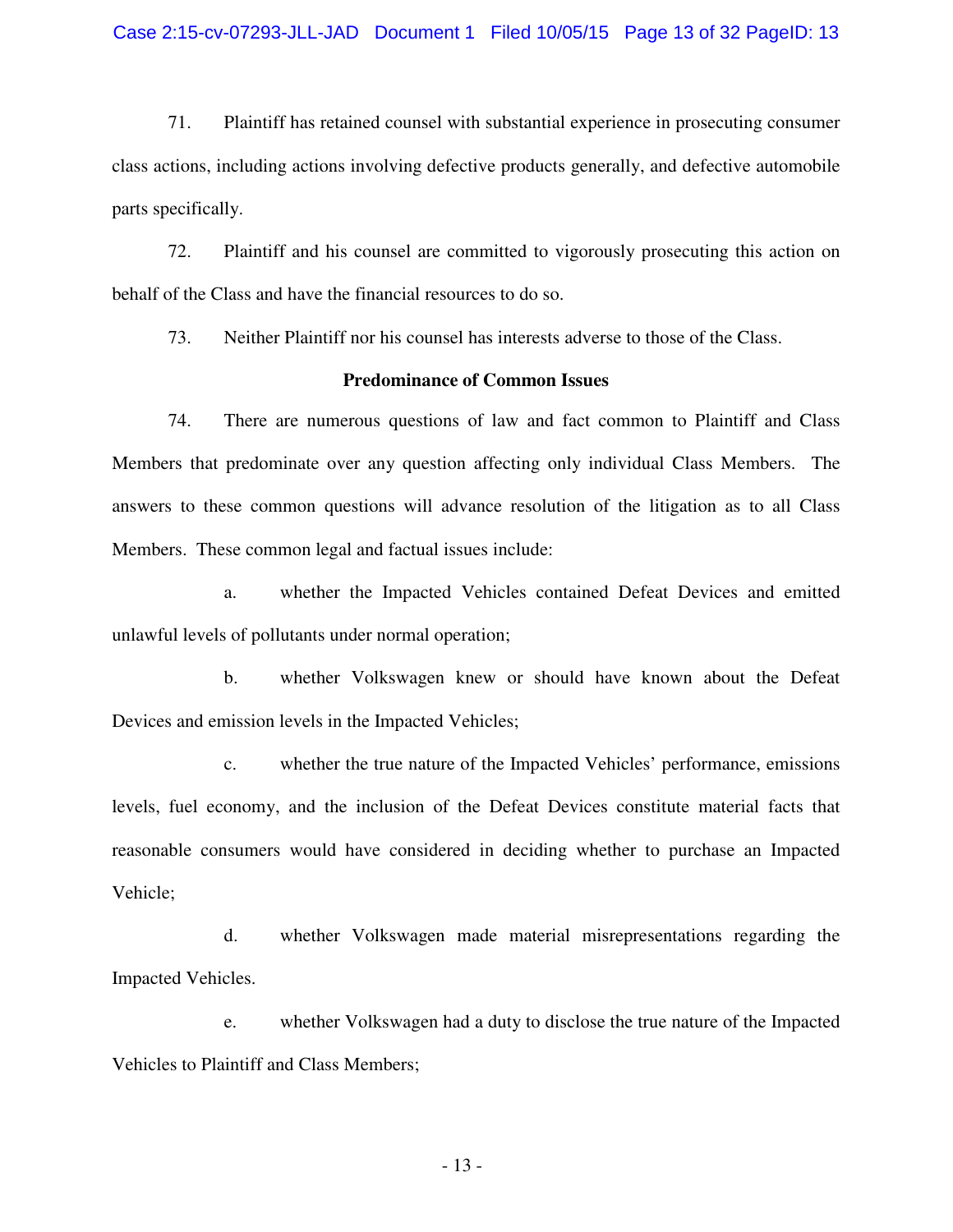f. whether Volkswagen omitted and failed to disclose material facts about the Impacted Vehicles;

g. whether Volkswagen's concealment of the true nature of the Impacted Vehicles would have induced a reasonable consumer to act to their detriment by purchasing and/or leasing the Impacted Vehicles;

h. whether Plaintiff and Class Members are entitled to a declaratory judgment; and

i. whether Plaintiff and Class Members are entitled to equitable relief, including, but not limited to, a preliminary and/or permanent injunction.

#### **Superiority**

75. Plaintiff and Class Members have all suffered and will continue to suffer harm and damages as a result of Volkswagen's unlawful and wrongful conduct. A class action is superior to other available methods for the fair and efficient adjudication of this controversy.

76. Absent a class action, most Class Members would likely find the cost of litigating their claims prohibitively high and would therefore have no effective remedy at law. Because of the relatively small size of the individual Class Members' claims, it is likely that only a few Class Members could afford to seek legal redress for Volkswagen's misconduct. Absent a class action, Class Members will continue to incur damages, and Volkswagen's misconduct will continue without remedy.

77. Class treatment of common questions of law and fact is also superior to initiating multiple individual actions or piecemeal litigation in that class treatment will conserve the resources of the courts and the litigants, and will promote consistency and efficiency of adjudication.

- 14 -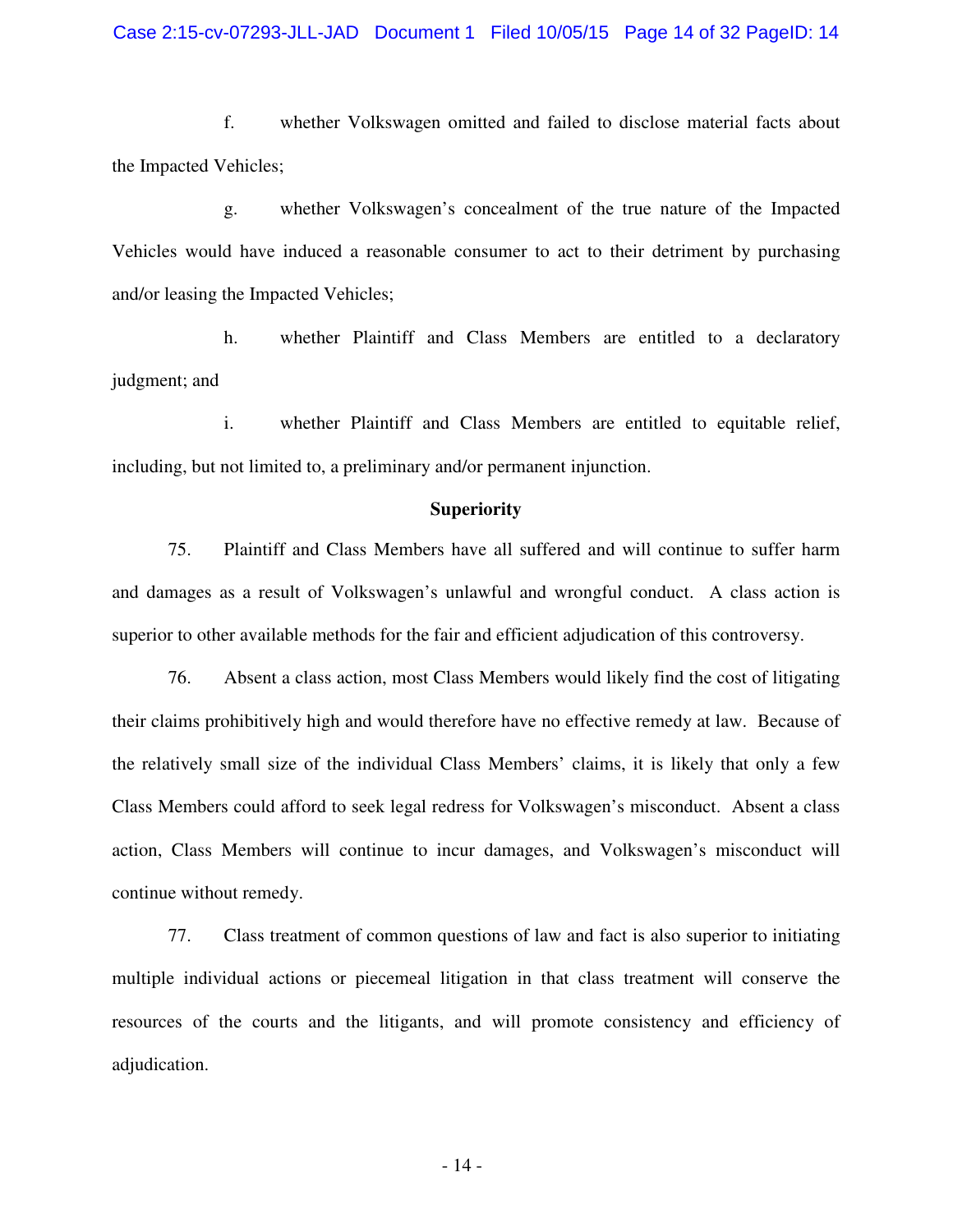#### Case 2:15-cv-07293-JLL-JAD Document 1 Filed 10/05/15 Page 15 of 32 PageID: 15

78. Volkswagen has acted in a uniform manner with respect to Plaintiff and Class Members.

79. Classwide declaratory, equitable, and injunctive relief is appropriate under Rule  $23(b)(1)$  and/or  $(b)(2)$  because Volkswagen has acted on grounds that apply generally to the Class Members, and inconsistent adjudications with respect to the Volkswagen's liability would establish incompatible standards and substantially impair or impede the ability of Class Members to protect their interests.

80. Class wide relief assures fair, consistent, and equitable treatment and protection of all Class Members, and uniformity and consistency in Volkswagen's discharge of their duties to perform corrective action regarding the s.

### **FIRST COUNT Common Law Fraud (Brought on Behalf of the Nationwide Class)**

81. Plaintiff hereby incorporates by reference the allegations contained in the preceding paragraphs of this Complaint.

82. Plaintiff brings this Count on behalf of the Nationwide Class.

83. Volkswagen engaged in both speaking and silent fraud, and in fraudulent and deceptive conduct.

84. As described above, Volkswagen's conduct defrauded Plaintiff and Class Members, intending and leading them to believe, through affirmative misrepresentations, omissions, suppression and concealments of material fact, that the Impacted Vehicles, marketed by Volkswagen as "clean diesel" vehicles, possessed important characteristics that they in fact did not possess—namely the combination of low emissions, high performance, and fuel economy—and inducing their purchases.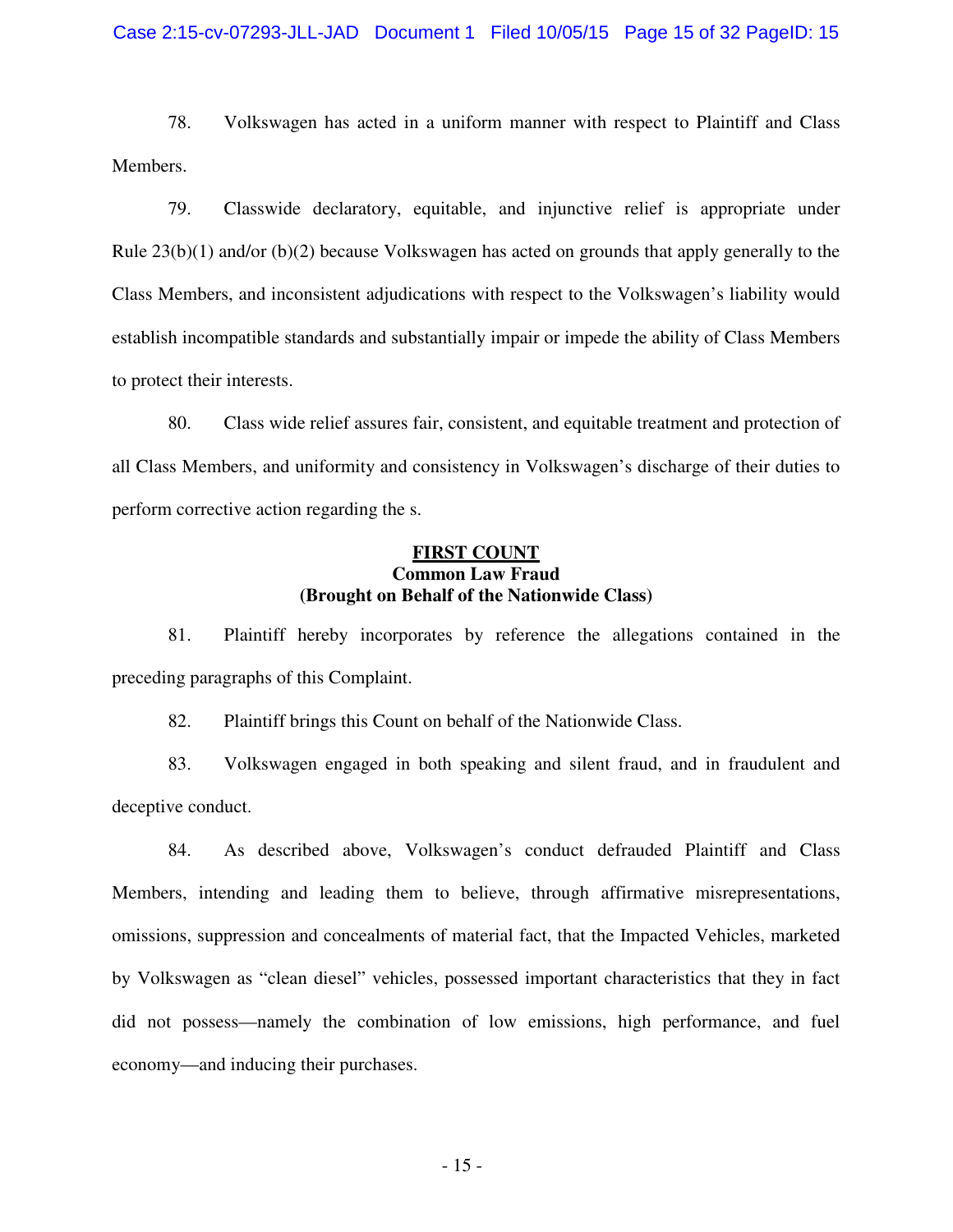#### Case 2:15-cv-07293-JLL-JAD Document 1 Filed 10/05/15 Page 16 of 32 PageID: 16

85. Volkswagen's intentional and material misrepresentations included, among other things, its advertising, marketing materials and messages, and other standardized statements claiming the Impacted Vehicles: (a) were clean and eco-friendly; and (b) combined low emissions with high performance and strong fuel economy.

86. The foregoing misrepresentations were uniform across all Class Members.

87. The same advertisements were utilized by Volkswagen respecting the Impacted Vehicles and the same marketing materials respecting the Impacted Vehicles were distributed to customers and potential customers.

88. The advertisements and marketing materials contained the same standardized general statements relating to the Impacted Vehicles' environmental friendliness, performance and fuel economy.

89. These representations directly contradicted the true nature and hidden design of the Impacted Vehicles and their actual emissions when operating under normal circumstances. Volkswagen knew the representations were false when it made them, and intended to defraud purchasers thereby.

90. Volkswagen also had a duty to disclose, rather than conceal and suppress, the full scope and extent of the emissions deception because:

a. Volkswagen had exclusive knowledge of the actual emissions in the Impacted Vehicles and concealment thereof;

b. The details regarding the actual emissions in the Impacted Vehicles and concealment thereof were known and/or accessible only to Volkswagen;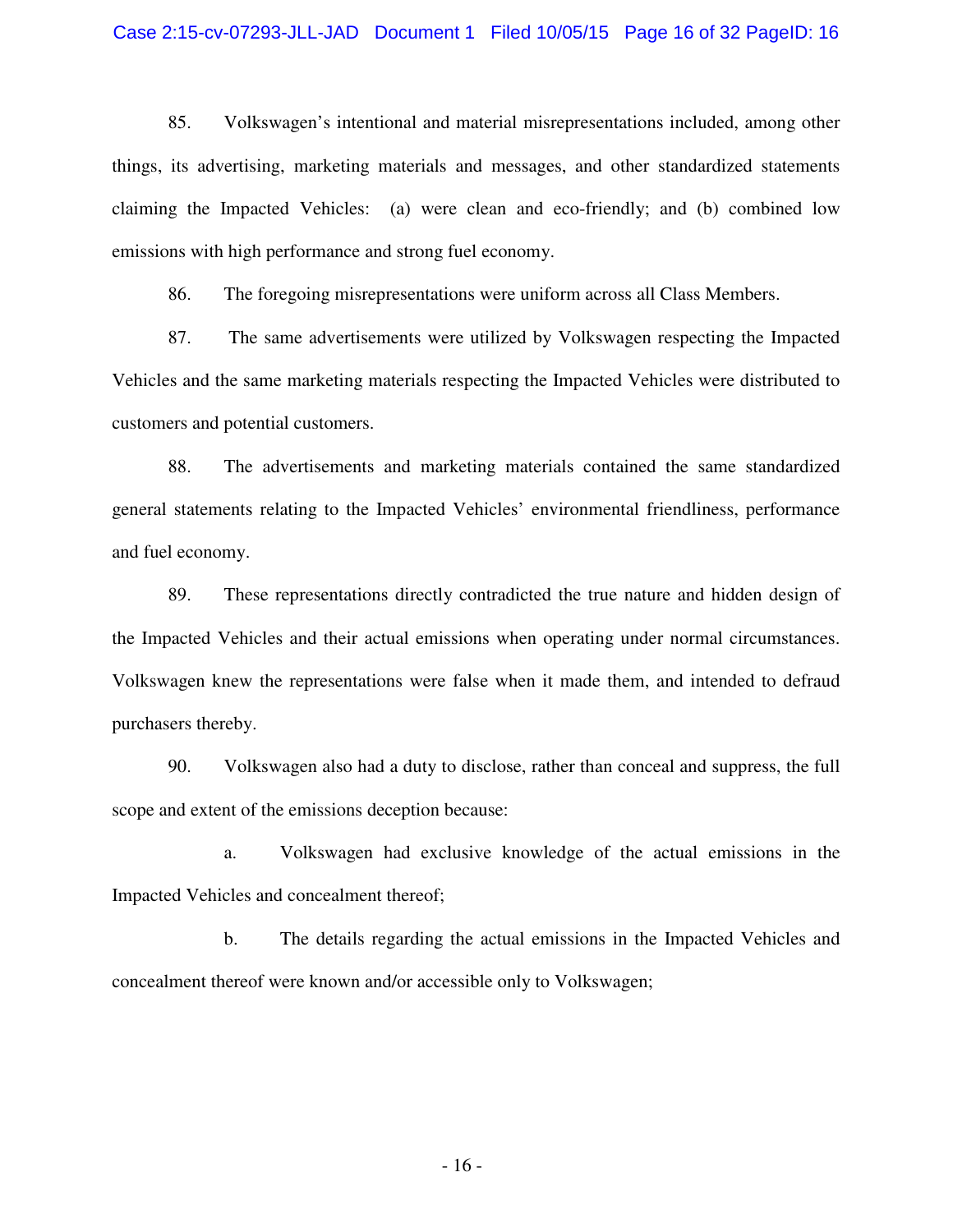c. Volkswagen knew Plaintiff and Class Members did not know and could not reasonably discover the actual emissions in the Impacted Vehicles and the concealment thereof; and

d. Volkswagen made general representations about the qualities of the Impacted Vehicles, including statements about their performance, fuel economy, and emissions, which were misleading, deceptive and incomplete without the disclosure of the fact that Volkswagen secretly designed and installed Defeat Devices on the Impacted Vehicles that was intended to conceal the vehicles' exceedingly high and illegal emission levels from governments, consumers, and the public.

91. Volkswagen's concealment was likewise uniform across all Class Members in that Volkswagen concealed from everyone, including potential customers and regulators, the true facts relating to the emission levels of the Impacted Vehicles.

92. Volkswagen's misrepresentations and omissions were material in that they would affect a reasonable consumer's decision to purchase or lease an Impacted Vehicle.

93. Consumers paid a premium for the clean diesel Impacted Vehicles precisely because they supposedly offered low emissions and fuel economy without sacrificing performance.

94. Volkswagen's conduct, misrepresentations, omissions, concealment, and suppression undermined the core value proposition that induced consumers to purchase or lease the Impacted Vehicles, and directly affect both the quality and worth of the vehicles.

95. Volkswagen's intentionally deceptive conduct—its silent fraud and fraud by concealment—likewise induced the Impacted Vehicles' purchase by Plaintiff and Class Members, and the resulting harm and damage to them.

- 17 -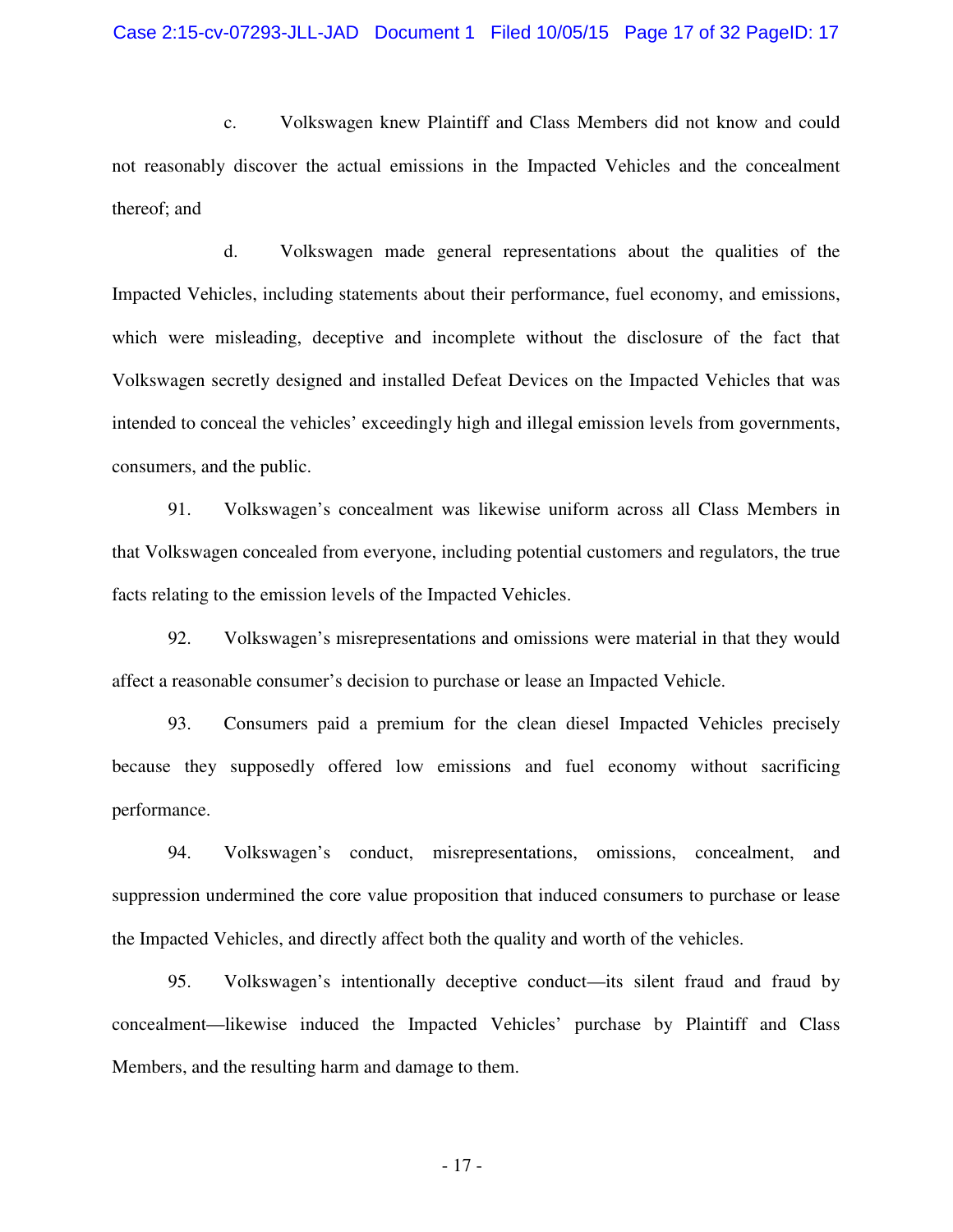#### Case 2:15-cv-07293-JLL-JAD Document 1 Filed 10/05/15 Page 18 of 32 PageID: 18

96. Plaintiff relied upon Volkswagen's misrepresentations and concealment of the true facts.

97. Class Members are presumed to have relied upon Volkswagen's misrepresentations and concealment of the true facts because those facts are material to reasonable consumers' purchases of the Impacted Vehicles.

98. As a result of Volkswagen's inducements, Plaintiff and Class Members have sustained significant damage, including, but not limited to, lost vehicle value and diminished vehicle quality and utility.

99. Volkswagen is therefore liable to Plaintiff and Class Members in an amount to be proven at trial.

100. Volkswagen intentionally designed and engineered its "clean diesel" vehicles to deceive and cheat regulators and its customers.

101. Volkswagen touted the performance and environmental virtues of these vehicles, while concealing and suppressing the truth about them, for the purpose of inducing Plaintiff and the Class to buy them.

102. Volkswagen's fraud caused both the purchase and the harm.

103. In order to undo this harm, Volkswagen must repair or remediate the vehicles so that they deliver everything it promised when it sold them, or undertake to buy them back from Class Members in terms that are just and equitable under principles of rescission, restitution, and benefit of the bargain.

104. Volkswagen's conduct was systematic, repetitious, knowing, intentional, and malicious, and demonstrated a lack of care and reckless disregard for the rights and interests of Plaintiff, the public, and the environment.

- 18 -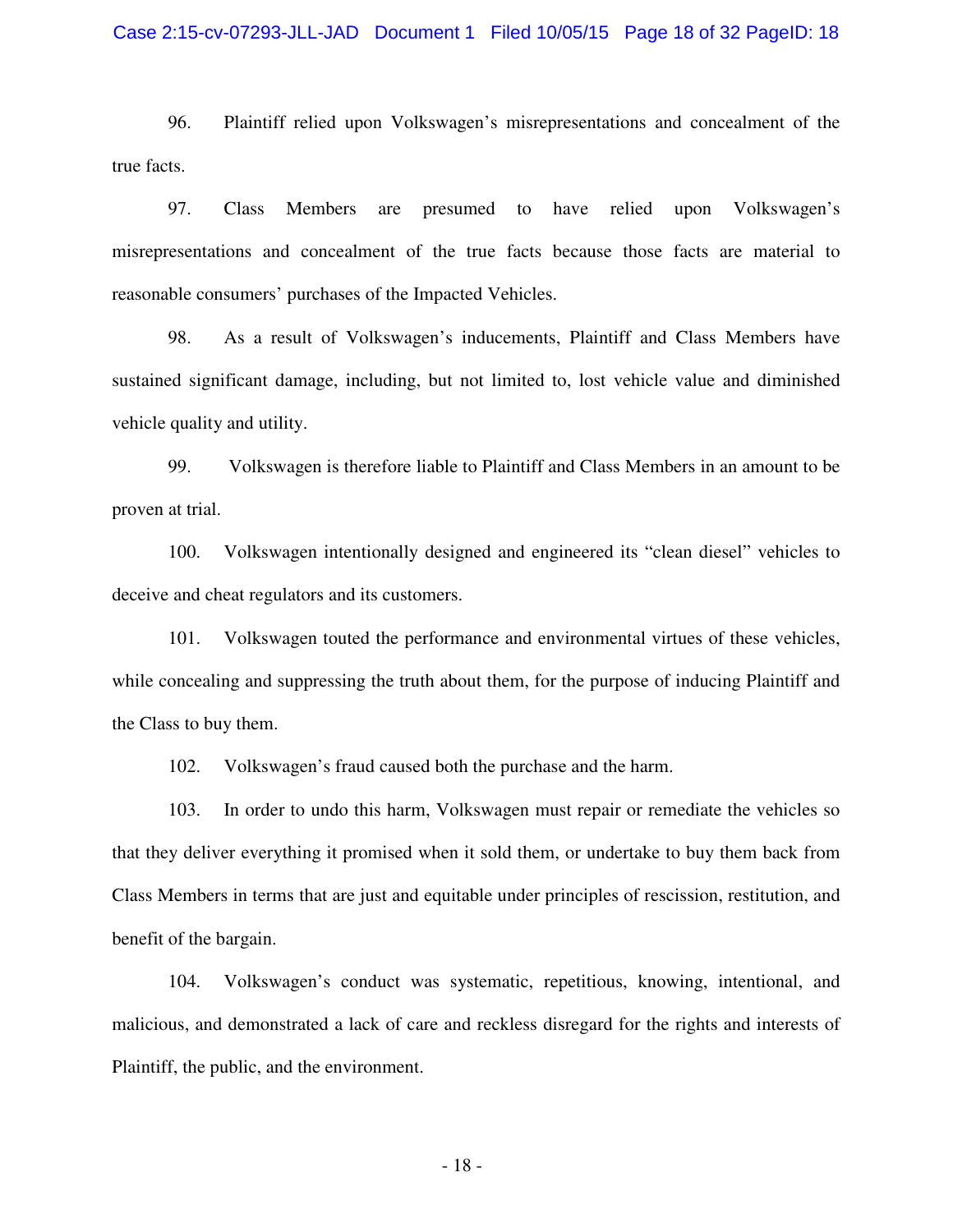105. Volkswagen's conduct thus warrants an assessment of punitive damages, consistent with the actual harm it has caused, the reprehensibility of its conduct, and the need to punish and deter such conduct.

# **SECOND COUNT Unjust Enrichment (Brought on Behalf of the Nationwide Class)**

106. Plaintiff hereby incorporates by reference the allegations contained in the preceding paragraphs of this Complaint.

107. Plaintiff brings this Count on behalf of the Nationwide Class.

108. Volkswagen has been unjustly enriched in that it intentionally sold or leased the Impacted Vehicles with Defeat Devices which were intended to mask the fact that the Impacted Vehicles did not comply with applicable automobile exhaust regulations and could not deliver the combination of low emissions, high performance, and fuel economy promised to consumers.

109. Plaintiff and Class Members conferred a benefit on Volkswagen by purchasing or leasing , and paying a premium for, the Impacted Vehicles.

110. When purchasing or leasing their vehicles, Plaintiff and Class Members reasonably believed that the Impacted Vehicles complied with applicable environmental regulations and, if properly tested in accordance with EPA mileage standards, would achieve the mileage stated on the window sticker of the vehicles.

111. Plaintiff and Class Members got less than what they paid for their Impacted Vehicles.

112. Volkswagen knows of and appreciates the benefit conferred by Plaintiff and Class Members and has retained that benefit notwithstanding its knowledge that the benefit is unjust.

113. Volkswagen should therefore be required to disgorge the unjust enrichment.

- 19 -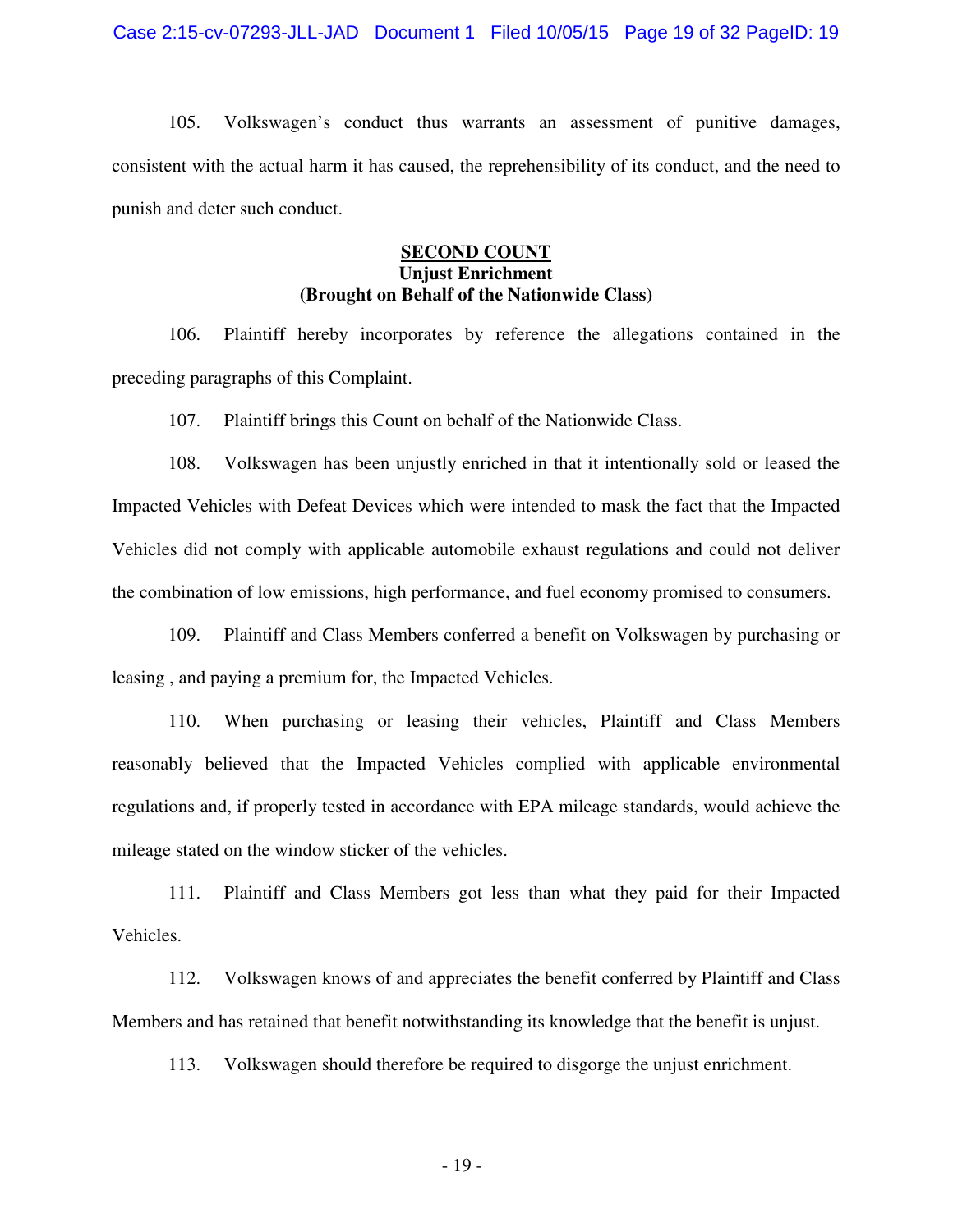### **THIRD COUNT Breach Of Express Warranty (Brought on Behalf of the Nationwide Class)**

114. Plaintiff hereby incorporates by reference the allegations contained in the preceding paragraphs of this Complaint.

115. Plaintiff brings this Count on behalf of the Nationwide Class.

116. By advertising the "green" and "clean" qualities of its diesel engines, Volkswagen expressly warranted to Plaintiff and Class Members that the vehicles at least complied with all applicable laws and regulations relating to exhaust emissions, as it would be impossible for an automobile to be "green" if it emitted more pollutants than were allowed by applicable environmental laws and regulations.

117. By advertising the low emissions in combination with statements regarding the performance, torque, and fuel efficiency, Volkswagen warranted to purchasers of the Impacted Vehicles that the vehicles would exhibit this combination of characteristics.

118. Such statements became the basis of the bargain for Plaintiff and Class Members because such statements are among the facts a reasonable consumer would consider material in the purchase of a vehicle.

119. Volkswagen stated that the Impacted Vehicles achieved certain fuel economy when tested in accordance with applicable EPA regulations.

120. These statements created an express warranty that the vehicle achieved the stated fuel efficiency, allowing consumers to make apples-to-apples comparisons with other vehicles.

121. Testing under EPA regulations presupposes that the vehicles comply with all laws and regulations applicable to automobiles, including environmental regulations.

- 20 -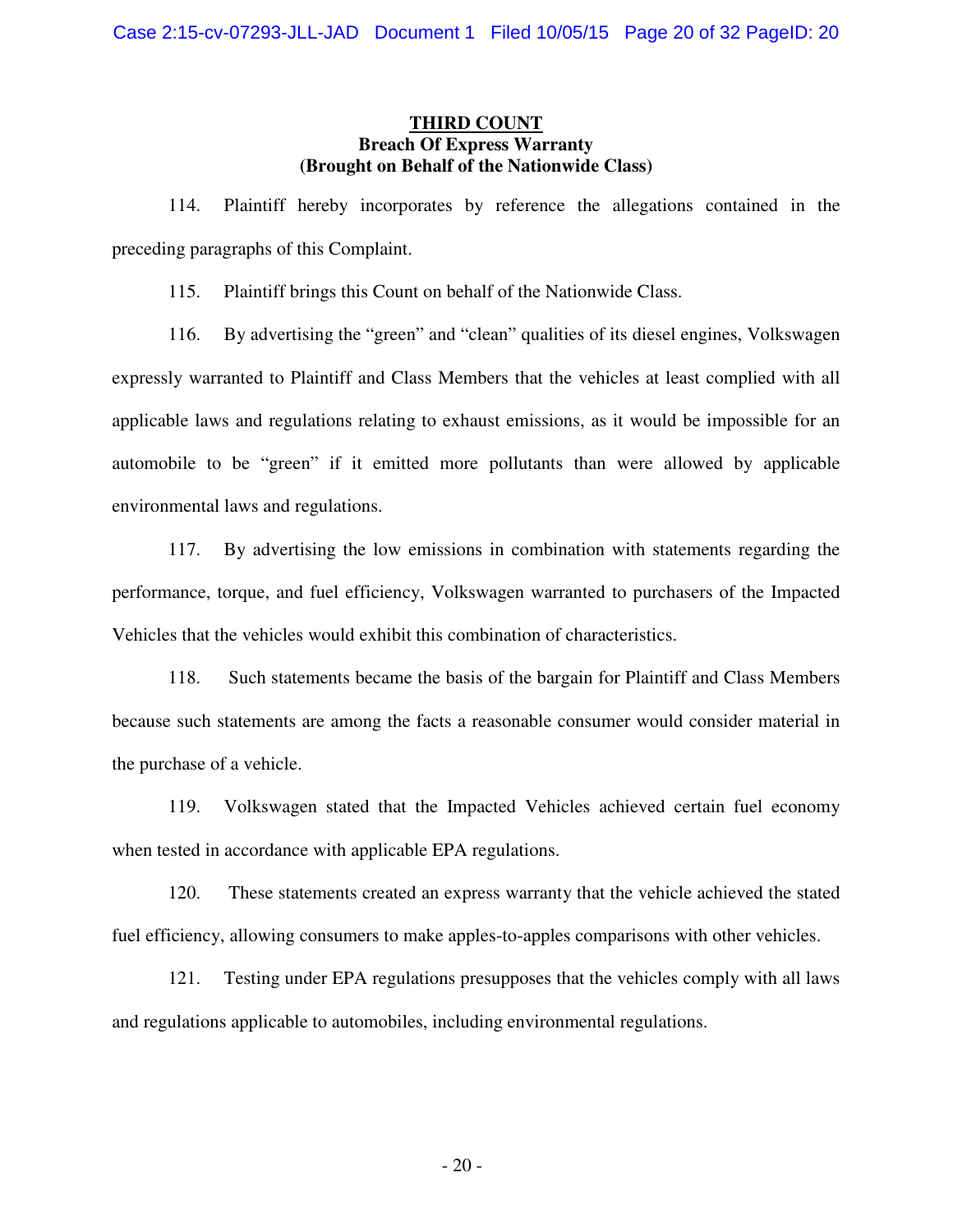Case 2:15-cv-07293-JLL-JAD Document 1 Filed 10/05/15 Page 21 of 32 PageID: 21

122. Had the Impacted Vehicles been tested in accordance with EPA fuel efficiency standards while also complying with pollution regulations, they would have achieved significantly lower fuel efficiency than was stated on the EPA mileage sticker on the vehicle.

123. The Impacted Vehicles are not adequately labeled because they misstate that the Impacted Vehicles comply with EPA regulations, and the stated gas mileage for comparison purposes was not achieved by testing in accordance with EPA testing procedures.

124. As a result of the foregoing breaches of express warranty, Plaintiff and Class Members have been damaged.

# **FOURTH COUNT Violation Of Magnuson-Moss Act, 15 U.S.C. §§ 2301,** *Et Seq.* **– Implied Warranty (Brought on Behalf of the Nationwide Class)**

125. Plaintiff hereby incorporates by reference the allegations contained in the preceding paragraphs of this Complaint.

126. Plaintiff brings this Count on behalf of the Nationwide Class.

127. The Impacted Vehicles are "consumer products" within the meaning of the Magnuson-Moss Warranty Act, 15 U.S.C. § 2301(1).

128. Plaintiff and Class Members are "consumers" within the meaning of the Magnuson-Moss Warranty Act, 15 U.S.C. § 2301(3), because they are persons entitled under applicable state law to enforce against the warrantor the obligations of its express and implied warranties.

129. Volkswagen is a "supplier" and "warrantor" within the meaning of the Magnuson-Moss Warranty Act, 15 U.S.C. § 2301(4)-(5).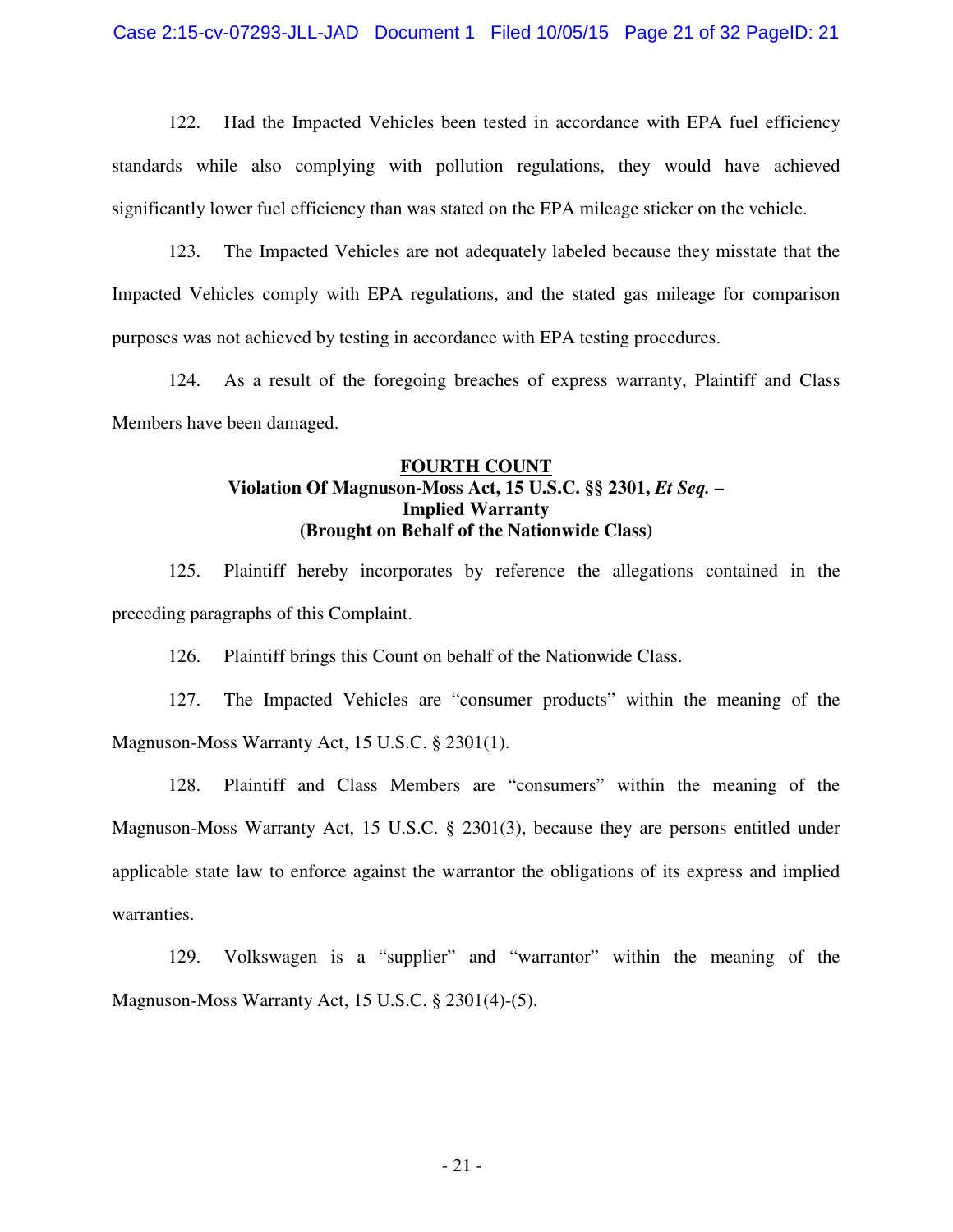130. Section 2310(d)(1) of Chapter 15 of the United States Code provides a cause of action for any consumer who is damaged by the failure of a warrantor to comply with a written or implied warranty.

131. Volkswagen provided Plaintiff and Class Members with an implied warranty of merchantability in connection with the purchase or lease of their vehicles that is an "implied warranty" within the meaning of the Magnuson-Moss Warranty Act, 15 U.S.C. § 2301(7).

132. As a part of the implied warranty of merchantability, Volkswagen warranted that the Impacted Vehicles would pass without objection in the trade as designed, manufactured, and marketed, and were adequately labeled.

133. Volkswagen breached these implied warranties, as described in more detail above, and are therefore liable to Plaintiff and the Class pursuant to 15 U.S.C. § 2310(d)(1).

134. Any efforts to limit the implied warranties in a manner that would exclude coverage of the Impacted Vehicles is unconscionable, and any such effort to disclaim, or otherwise limit, liability for the Impacted Vehicles is null and void.

135. Plaintiff and Class Members have had sufficient direct dealings with either Volkswagen or its agents (dealerships) to establish privity of contract.

136. Plaintiff and Class Members are intended third-party beneficiaries of contracts between Volkswagen and its dealers, and specifically, of the implied warranties.

137. The dealers were not intended to be the ultimate consumers of the Impacted Vehicles and have no rights under the warranty agreements provided with the vehicles.

138. The warranty agreements were designed for and intended to benefit consumers.

139. Pursuant to 15 U.S.C. § 2310(e), Plaintiff is entitled to bring this class action and is not required to give Volkswagen notice and an opportunity to cure until such time as the Court

- 22 -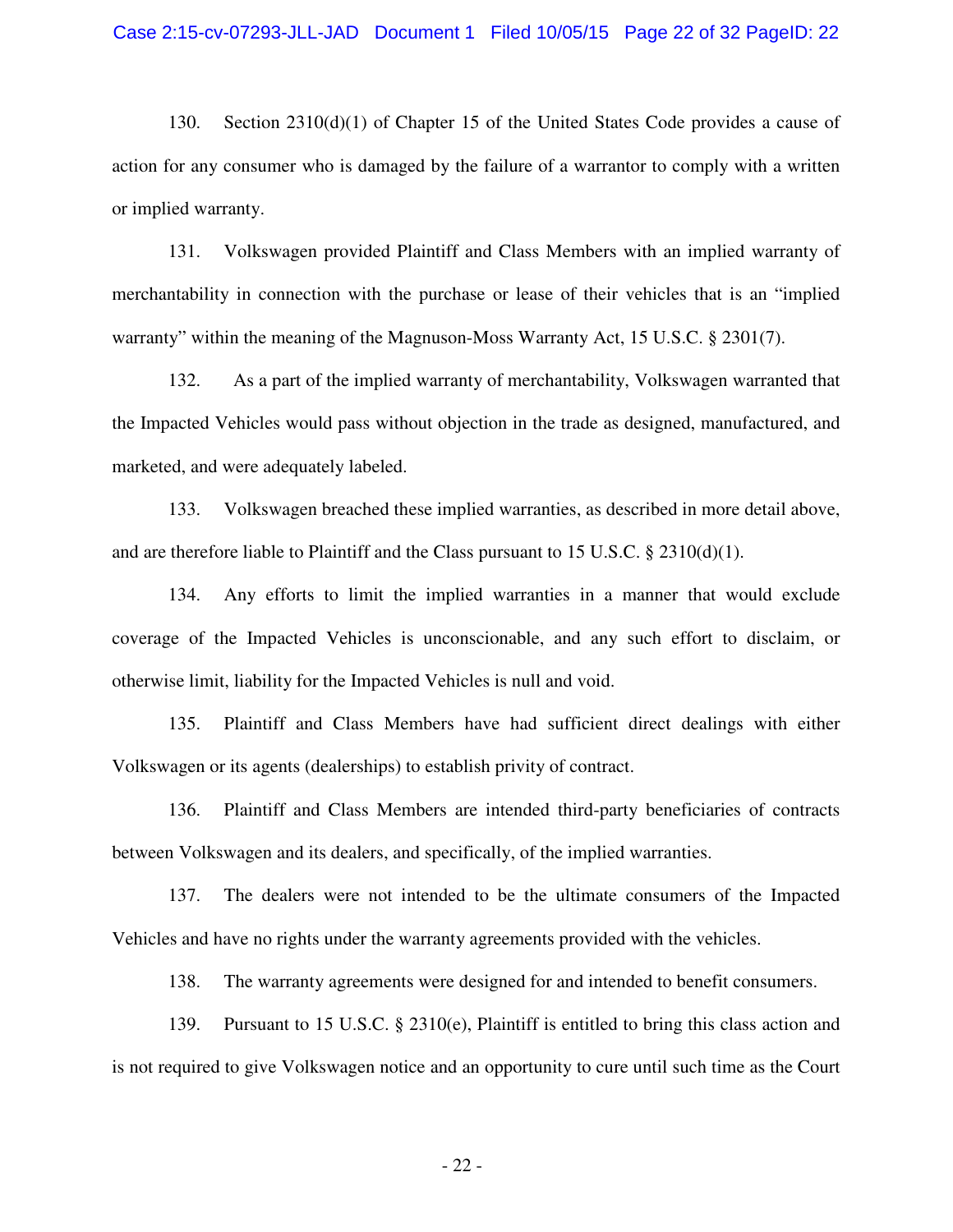#### Case 2:15-cv-07293-JLL-JAD Document 1 Filed 10/05/15 Page 23 of 32 PageID: 23

determines the representative capacity of Plaintiff pursuant to Rule 23 of the Federal Rules of Civil Procedure.

140. Plaintiff's individual claims place into controversy an amount equal to or exceeding \$25. The amount in controversy of this entire action exceeds the sum of \$50,000, exclusive of interest and costs, computed on the basis of all claims to be determined in this lawsuit.

141. Plaintiff, individually and on behalf of Class Members, seeks all damages permitted by law, including diminution in value of their vehicles, in an amount to be proven at trial.

142. Pursuant to 15 U.S.C. § 2310(d)(2), Plaintiff and Class Members are entitled to recover a sum equal to the aggregate amount of costs and expenses (including attorneys' fees based on actual time expended) determined by the Court to have reasonably been incurred by Plaintiff and Class Members in connection with the commencement and prosecution of this action.

143. Plaintiff and Class Members are also entitled to equitable relief under 15 U.S.C. §  $2310(d)(1)$ .

# **FIFTH COUNT Violation Of 18 U.S.C. § 1962(c), The Racketeer Influenced And Corrupt Organizations Act ("RICO")) (Brought on Behalf of the Nationwide Class)**

144. Plaintiff hereby incorporates by reference the allegations contained in the preceding paragraphs of this Complaint.

145. Plaintiff brings this Count on behalf of the Nationwide Class.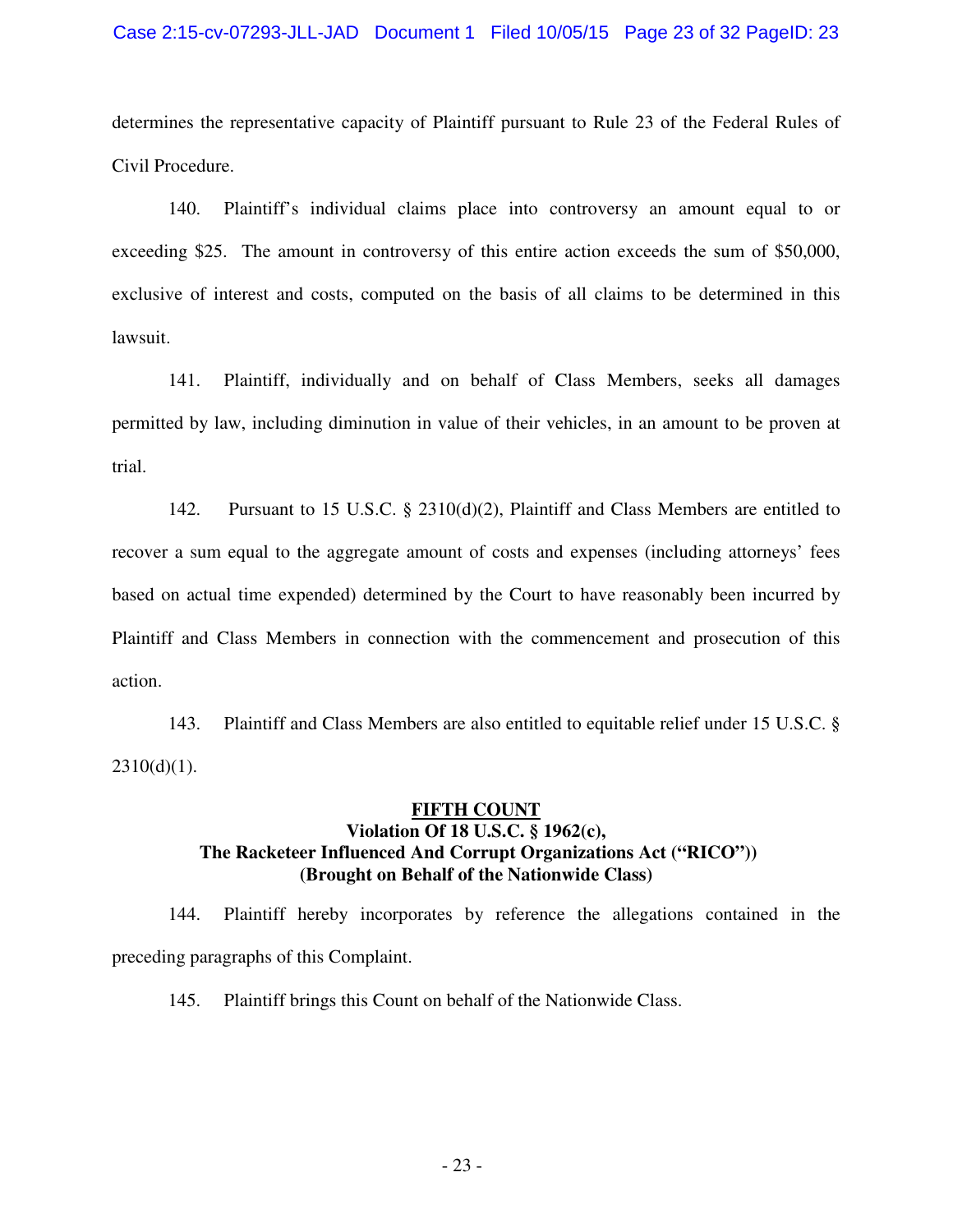146. Plaintiff and Class Members are "person[s] injured in his or her business or property" by reason of Volkswagen's violation of RICO within the meaning of 18 U.S.C. §  $1964(c)$ .

147. Volkswagen, Volkswagen AG, and Bosch are all "persons" under 18 U.S.C. § 1961(3).

148. Volkswagen, Volkswagen AG, and Bosch violated 18 U.S.C. § 1962(c) by participating in or conducting the affairs of the Clean Diesel RICO Enterprise through a pattern of repeatedly defrauding consumers.

149. The methodology of the fraud is set forth above and is described in this Count. The persons participating in the Clean Diesel RICO Enterprise and their respective roles in the Enterprise are set forth below.

150. For purposes of this Count, Volkswagen, Volkswagen AG, and Bosch undertook a fraudulent scheme to sell or lease the Impacted Vehicles through the use of false and misleading statements and omissions relating to the environmental and performance qualities of the Impacted Vehicles, through the use of the U.S. mails, and interstate and international wire, radio and television transmissions.

151. At all relevant times and as described above, Volkswagen, Volkswagen AG, and Bosch carried out their scheme to defraud Plaintiff and Class Members in connection with the conduct of an "enterprise" within the meaning of 18 U.S.C. § 1961(4).

152. The Enterprise consisted of the following persons, and others presently unknown, who constitute an "association-in-fact enterprise" within the meaning of RICO and who collectively constitute the "Clean Diesel RICO Enterprise" or "Enterprise": (a) Volkswagen; (b) Volkswagen AG; and (c) Bosch.

- 24 -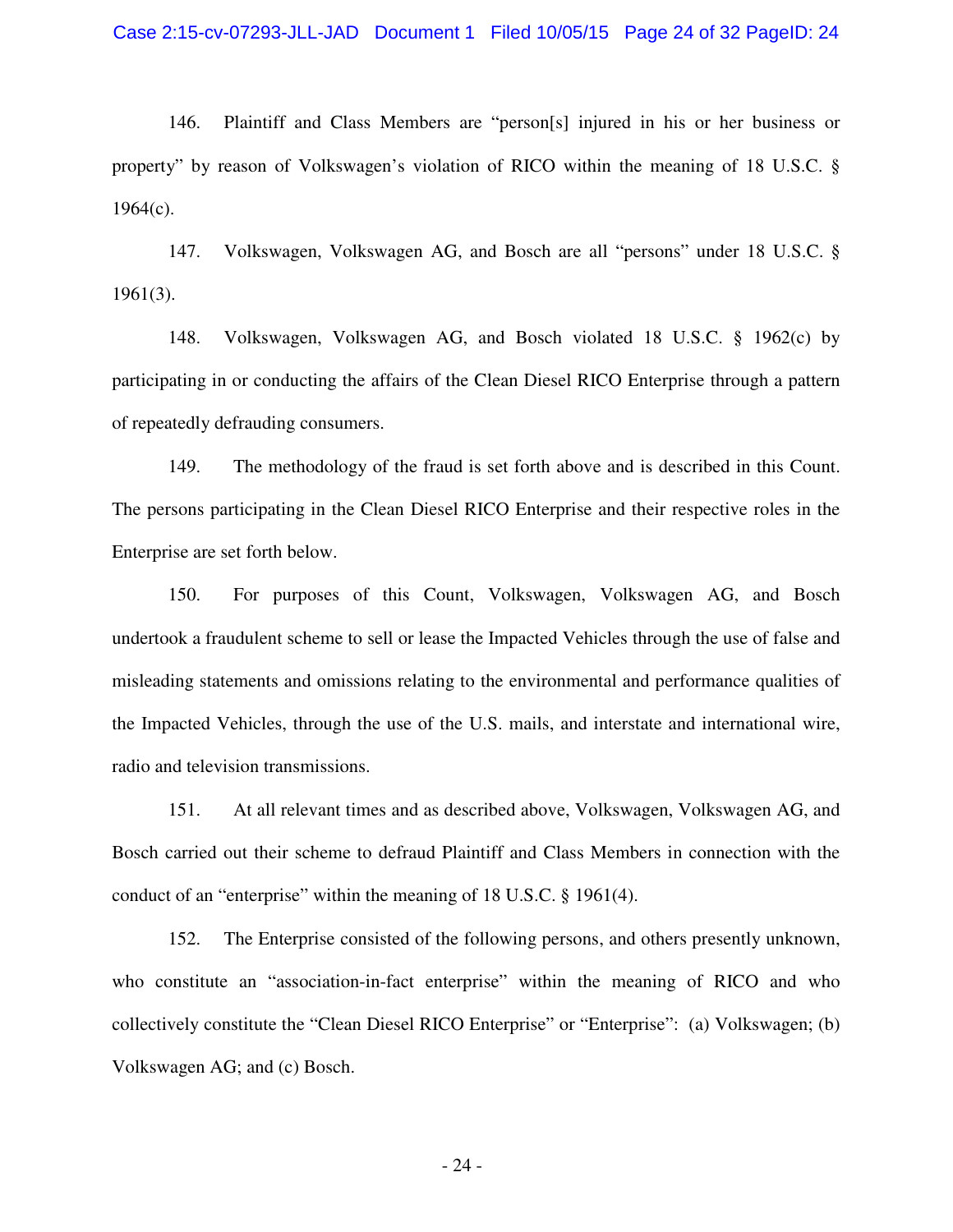#### Case 2:15-cv-07293-JLL-JAD Document 1 Filed 10/05/15 Page 25 of 32 PageID: 25

153. The Clean Diesel RICO Enterprise, whose activities affected interstate and foreign commerce, is an association in fact of individuals and corporate entities within the meaning of 18 U.S.C. § 1961(4) and consists of persons associated together for the common purpose of selling the Impacted Vehicles that the members of the Clean Diesel RICO Enterprise knew did not actually comply with U.S. environmental laws, were not "green," and could not deliver the performance and fuel efficiency promised by Volkswagen if the Impacted Vehicles had complied with U.S. environmental laws.

154. Volkswagen, Volkswagen AG and Bosch and their respective officers and employees together developed the Impacted Vehicles with the Defeat Devices and Volkswagen and Volkswagen AG developed the false, misleading and/or deceptive advertisements for them, as described above.

155. The Clean Diesel RICO Enterprise was formed in or about 2009 and continues to the present.

156. The Clean Diesel RICO Enterprise was separate and distinct from the pattern of racketeering activity.

157. The Enterprise was an ongoing organization or group and existed to advance the interests of the individual entities that comprise its membership, *i.e*., selling or leasing the Impacted Vehicles described above.

158. The Clean Diesel RICO Enterprise members all served the common purpose of selling or leasing as many Impacted Vehicles as possible, therein maximizing their own profits and revenues and sharing the bounty derived from deceived and defrauded consumers.

159. Each member of the Clean Diesel RICO Enterprise benefited from the common purpose: Volkswagen and Volkswagen AG sold or leased more Impacted Vehicles, and received

- 25 -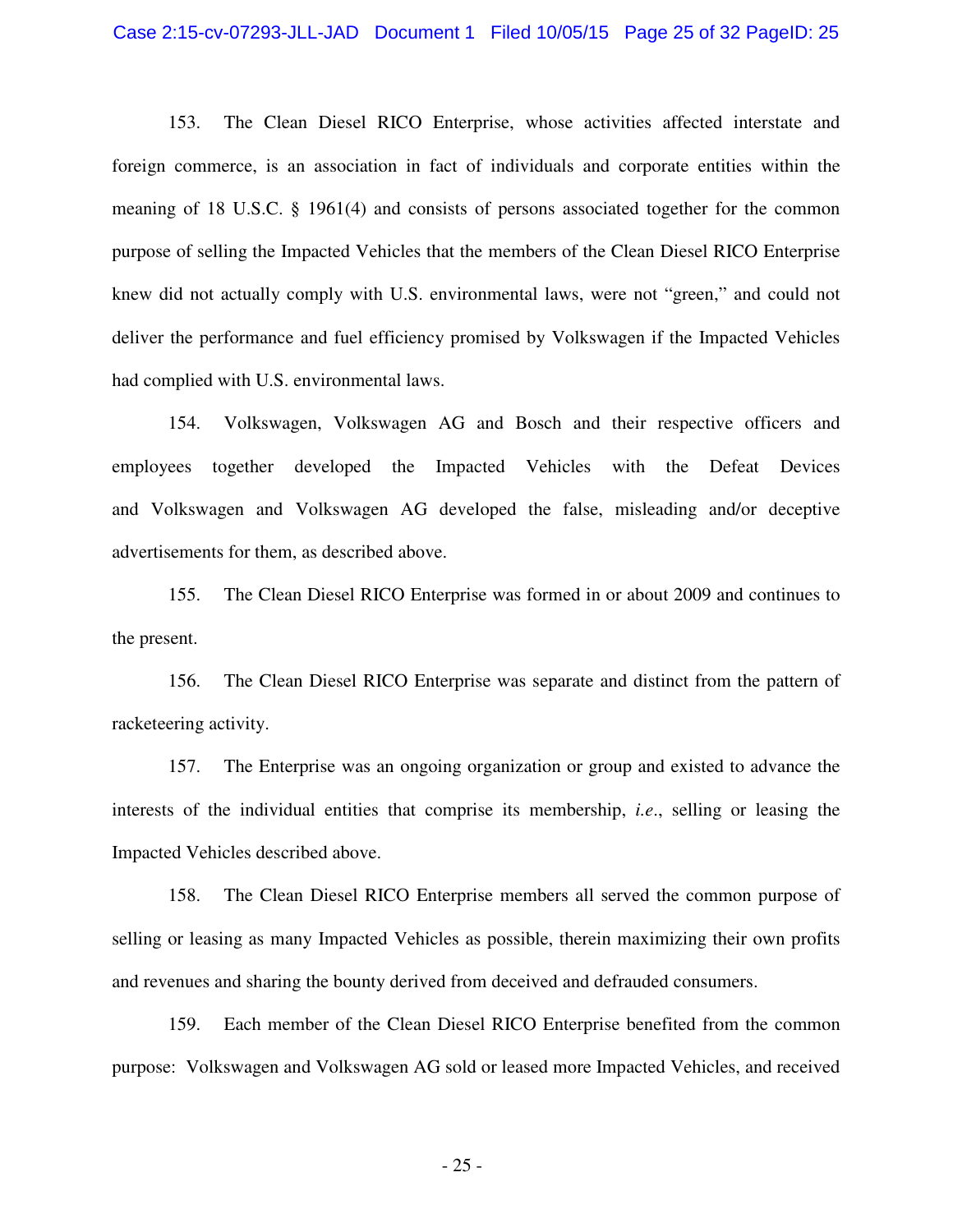#### Case 2:15-cv-07293-JLL-JAD Document 1 Filed 10/05/15 Page 26 of 32 PageID: 26

more for those than they otherwise would have, had the impacted Vehicles been truthfully advertised, marketed and labeled; because Volkswagen and Volkswagen AG sold or leased more Impacted Vehicles, Bosch sold more components to go into the Impacted Vehicles, thus earning more profits than it would have otherwise.

160. The Clean Diesel RICO Enterprise also exists for the legitimate purpose of selling automobiles. It operates within a framework that includes the sale of other automobiles that are not infected with fraud.

161. Each member of the Enterprise performs a role in the group consistent with its structure that furthers the activities of the Clean Diesel RICO Enterprise in connection with the Enterprise members' sale of Impacted Vehicles to consumers.

162. Alternatively, the Enterprise was formed solely for the purpose of carrying out the pattern of racketeering acts described herein.

163. Through the conduct of the Enterprise, Volkswagen, Volkswagen AG, and Bosch undertook a fraudulent scheme to sell the Impacted Vehicles based upon the false and misleading misrepresentations and omissions set forth herein.

164. Through this scheme, Volkswagen, Volkswagen AG, and Bosch and others agreed to utilize the false and misleading representations and omissions relating to the Impacted Vehicles in a conscious and deliberate effort to sell Impacted Vehicles at a premium price, while in fact, the Impacted Vehicles were not "green", and could not achieve the advertised performance and fuel efficiency had they complied with applicable environmental laws.

165. Alternatively, the Impacted Vehicles sold or leased through the Clean Diesel RICO Enterprise had significantly less value than consumers paid for them because they were

- 26 -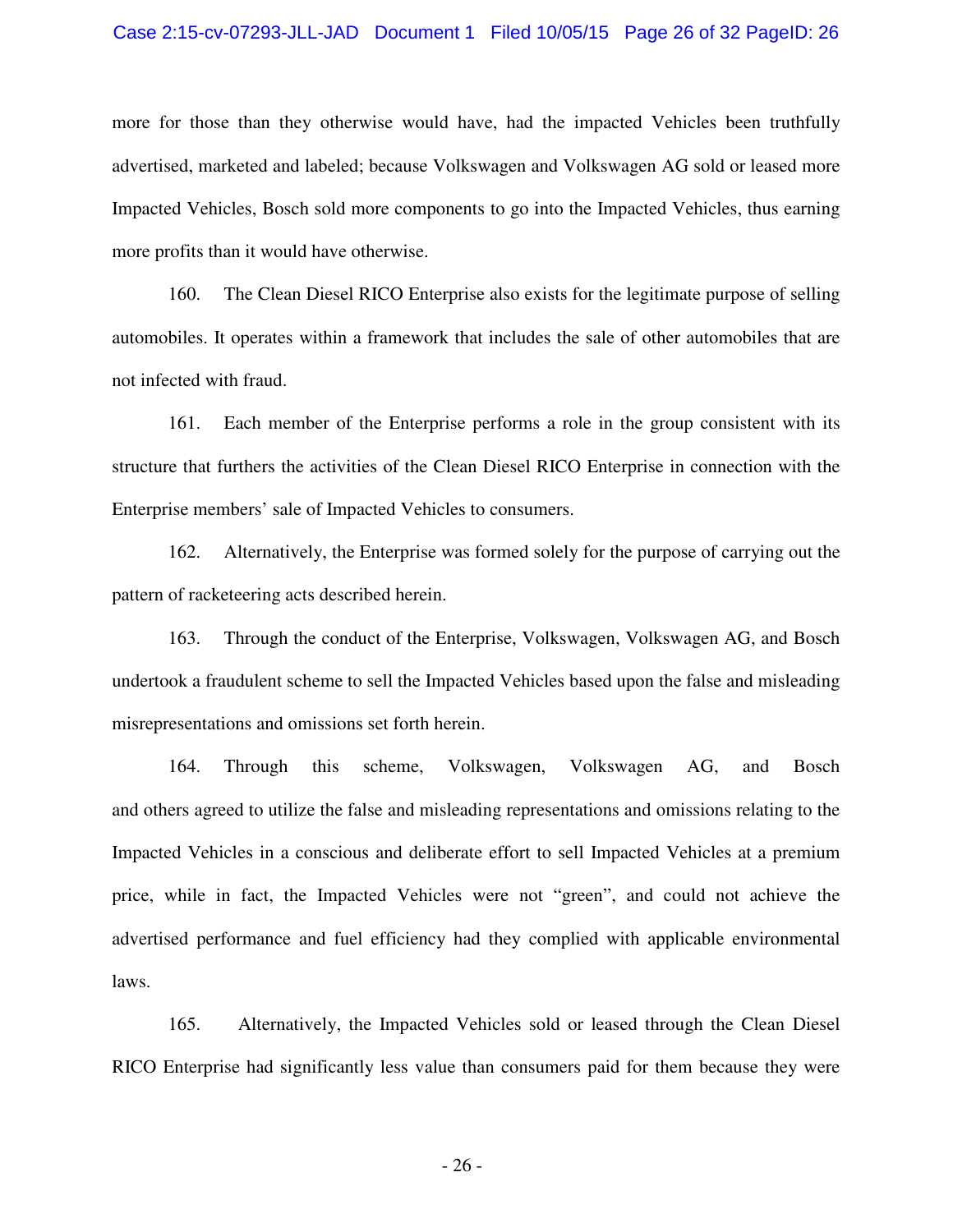#### Case 2:15-cv-07293-JLL-JAD Document 1 Filed 10/05/15 Page 27 of 32 PageID: 27

illegal to sell or lease in the first instance and now have significantly lower resale or residual value as a result of the fraud becoming public.

166. In furtherance of the scheme, Volkswagen and Volkswagen AG engaged in thousands of acts of mail fraud and wire fraud, each of which constitute "racketeering activity," as that term is defined in 18 U.S.C. § 1961(1).

167. Those acts of mail fraud and wire fraud include generally distributing the false and misleading marketing materials described herein via mail, television, radio, and the Internet to members of the public as well as communicating among themselves with respect to the scheme via interstate and international email and telephone with the common purpose of selling or leasing the Impacted Vehicles to an unsuspecting public based upon the fraudulent and deceptive representations and omissions described above.

168. In addition to the foregoing, each download or view of an advertisement or video on the internet constituted a separate offense of wire fraud.

169. As a direct result of the foregoing violations of 18 U.S.C. § 1962(d), Plaintiff and Class Members have been injured in their business and/or property in multiple ways, including that they paid for Impacted Vehicles which did not, and could not, provide the benefits promised in the advertisements and other promotional materials associated with the vehicles and incurred resulting out-of-pocket losses.

170. But for the predicate acts described above – Volkswagen and Volkswagen AG's numerous false and misleading statements (and marketing and advertising containing omissions) sent via the U.S. mail and interstate wires – Plaintiff and Class Members would not have paid as high a price as they did for the Impacted Vehicles, or would not have purchased or leased the Impacted Vehicles.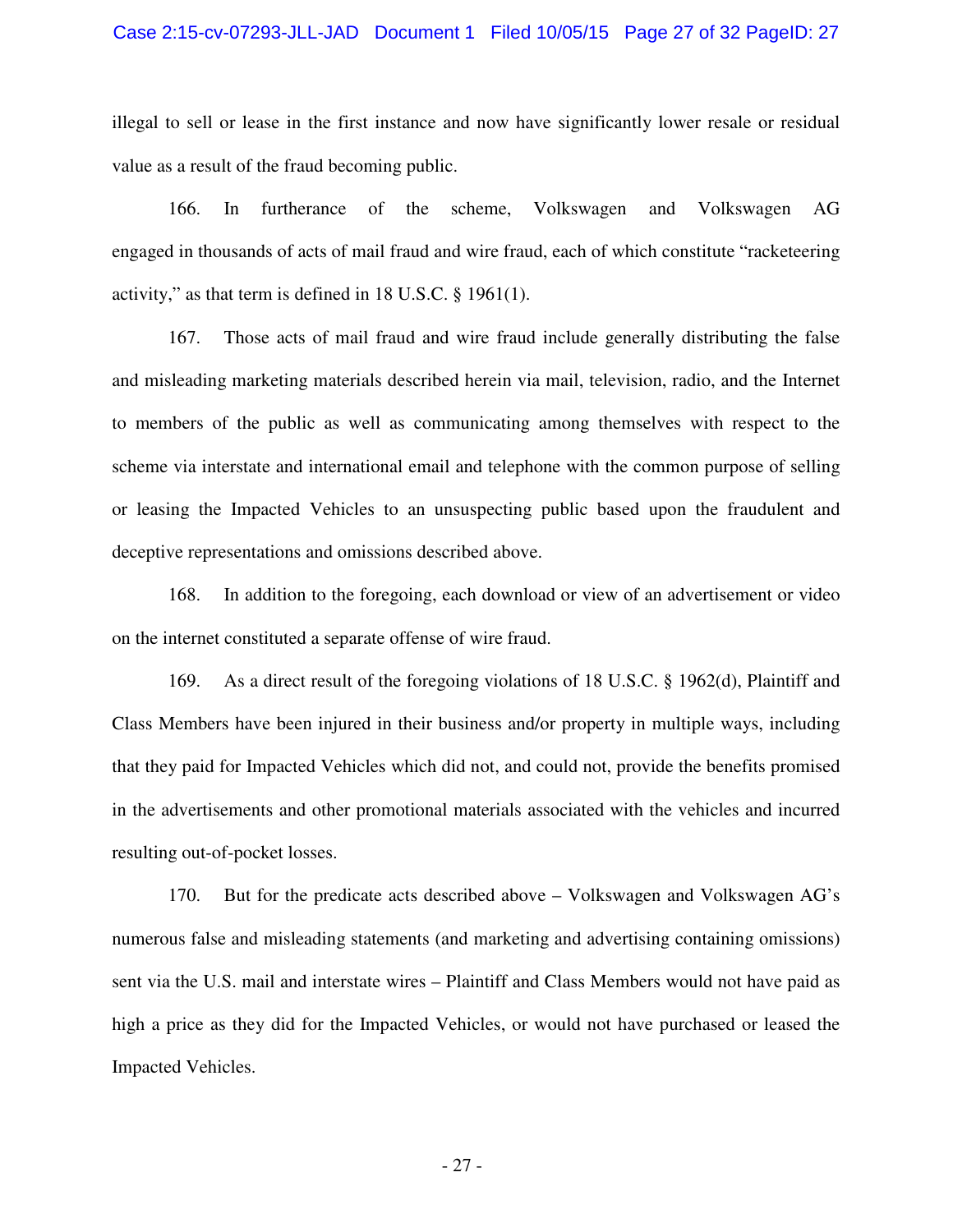171. The RICO violations described herein have directly and proximately caused injuries and damages to Plaintiff and Class Members, and Plaintiff and Class Members are entitled to bring this action for three times their actual damages, as well as injunctive and/or equitable relief and costs and reasonable attorneys' fees pursuant to 18 U.S.C. §§ 1964(a) and  $1964(c)$ .

# **SIXTH COUNT Violation Of The New Jersey Consumer Fraud Act (N.J.S.A. 56:8-1** *Et Seq.***) (Brought on Behalf of the New Jersey Subclass)**

172. Plaintiff hereby incorporates by reference the allegations contained in the preceding paragraphs of this Complaint.

173. Plaintiff brings this Count on behalf of the New Jersey Subclass.

174. The New Jersey Consumer Fraud Act (N.J.S.A. 56:8-1 *et seq*.) ("NJCFA") states,

in relevant part:

[A]ny unconscionable commercial practice, deception, fraud, false pretense, false promise, misrepresentation, or the knowing concealment, suppression, or omission of any material fact with intent that others rely upon such concealment, suppression or omission, in connection with the sale or advertisement of any merchandise. . . .is declared to be an unlawful practice…"

N.J.S.A. 56:8-2.

175. Plaintiff and New Jersey Subclass Members are consumers who purchased and/or

leased Impacted Vehicles for personal, family, or household use.

176. The advertisement, promotion, distribution, supply, sale, or lease of the Impacted

Vehicles is a "sale or advertisement" of "merchandise" governed by the NJCFA.

177. Prior to Plaintiff's and New Jersey Subclass Members' purchase or lease of the

Impacted Vehicles, Volkswagen violated the NJCFA by making: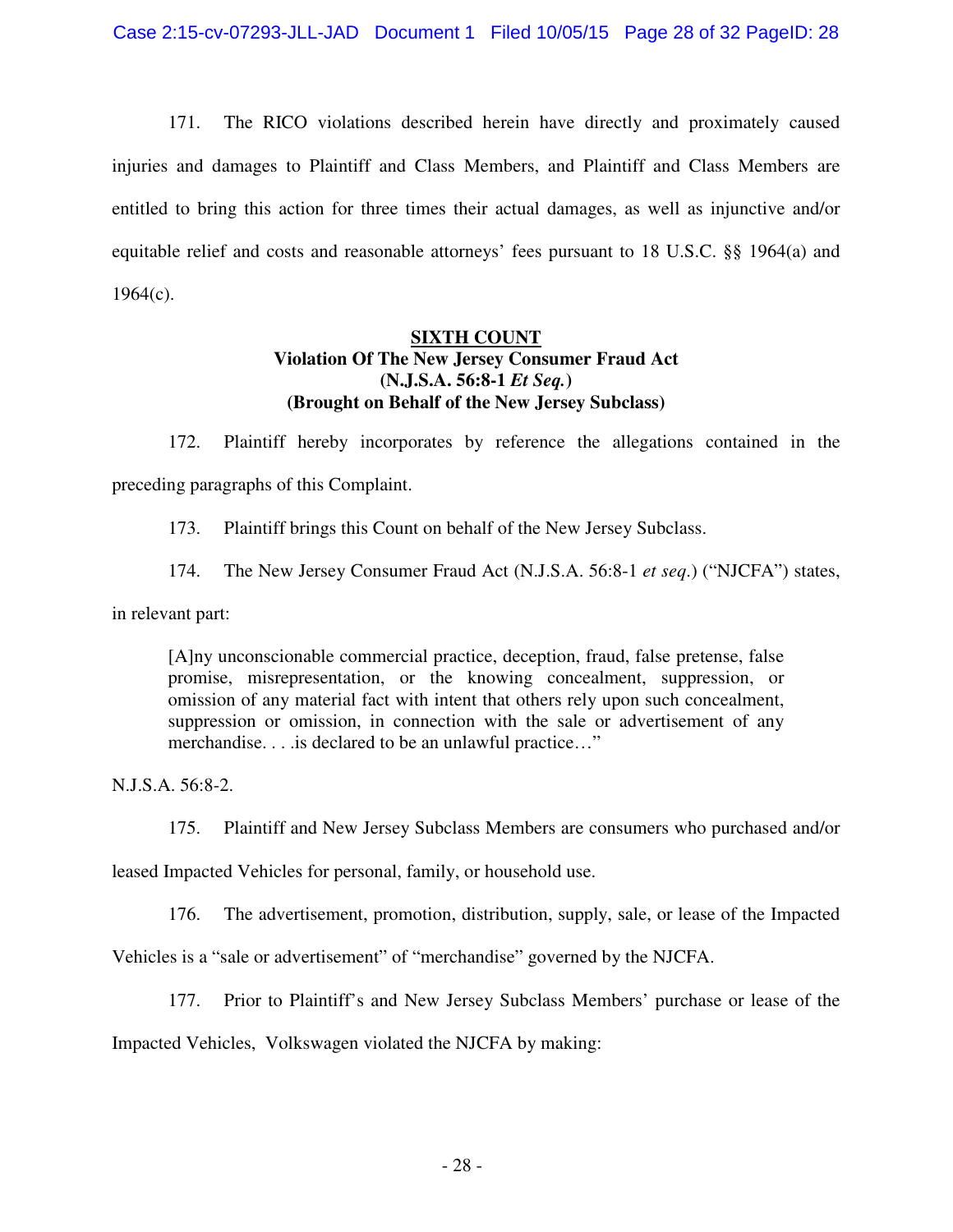a. uniform representations that its diesel vehicles were of a particular standard, quality, or grade when they were and are not, and that they would perform as represented when they did not, as set forth above; and

b. false and/or misleading statements about the capacity and characteristics of the Impacted Vehicles, as set forth above, that were unfair, deceptive, or otherwise fraudulent, had and continue to have the capacity to, and did, deceive the public and cause injury to Plaintiff and New Jersey Subclass Members.

178. Volkswagen, in its communications with and disclosures to the Plaintiff and New Jersey Subclass Members, intentionally concealed or otherwise failed to disclose that the Impacted Vehicles included Defeat Devices designed to cheat emissions testing, that the true emissions of those Vehicles were far higher than claimed, and that the Vehicles were incapable of achieving the advertised combination of low emissions, high performance, and fuel efficiency.

179. Plaintiff and New Jersey Subclass Members reasonably expected that the Impacted Vehicles complied with the represented and claimed emissions both prior to and at the time of purchase or lease, and reasonably expected that Volkswagen did not use software or any other device or system to cheat emissions testing.

180. These representations and affirmations of fact made by Volkswagen, and the facts it concealed or failed to disclose, are material facts that were likely to deceive reasonable consumers, and that reasonable consumers would, and did, rely upon in deciding whether or not to purchase or lease an Impacted Vehicle. Moreover, Volkswagen intended for consumers, including Plaintiff and New Jersey Subclass Members, to rely on these material facts.

181. Volkswagen had exclusive knowledge that the Impacted Vehicles had and have the defects set forth above which gave rise to a duty to disclose these facts. Volkswagen breached that duty by failing to disclose these material facts.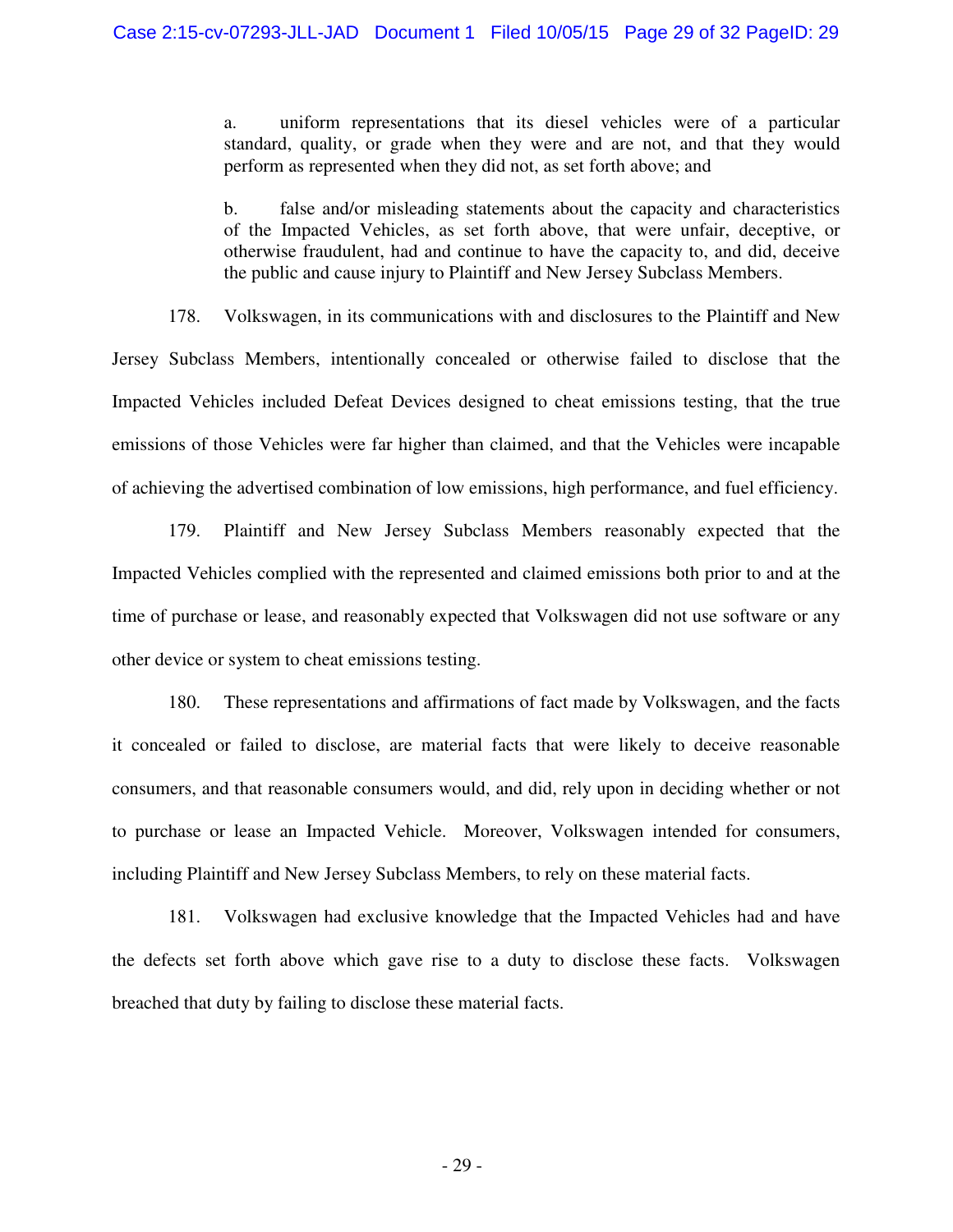#### Case 2:15-cv-07293-JLL-JAD Document 1 Filed 10/05/15 Page 30 of 32 PageID: 30

182. The injury to consumers by this conduct greatly outweighs any alleged countervailing benefits to consumers or competition under all circumstances. There is a strong public interest in reducing emission levels, as well as truthfully advertising emission levels.

183. Had Plaintiff and New Jersey Subclass Members known about Volkswagen's use of the Defeat Devices, and/or that the Impacted Vehicles did not comply with Volkswagen's advertised emissions and did not operate as advertised, they would not have purchased and/or leased the Impacted Vehicles or would have paid less than they did for them.

184. As a direct and proximate result of Volkswagen's actions, Plaintiff and New Jersey Subclass Members have suffered ascertainable loss and other damages.

WHEREFORE, Plaintiff, individually and on behalf of all others similarly situated, requests that the Court enter judgment against Volkswagen, as follows:

A. an order certifying the proposed Nationwide Class, designating Plaintiff as the named representative of the Nationwide Class, and designating the undersigned as Class Counsel;

B. an order certifying the proposed New Jersey Subclass, designating Plaintiff as the named representative of the New Jersey Subclass, and designating the undersigned as Class Counsel;

C. a declaration that Volkswagen is financially responsible for notifying all Class Members about the true nature of the Impacted Vehicles;

D. an order enjoining Volkswagen to desist from further deceptive distribution, sales, and lease practices with respect to the Impacted Vehicles, and directing Volkswagen to permanently, expeditiously, and completely repair the Impacted Vehicles;

- 30 -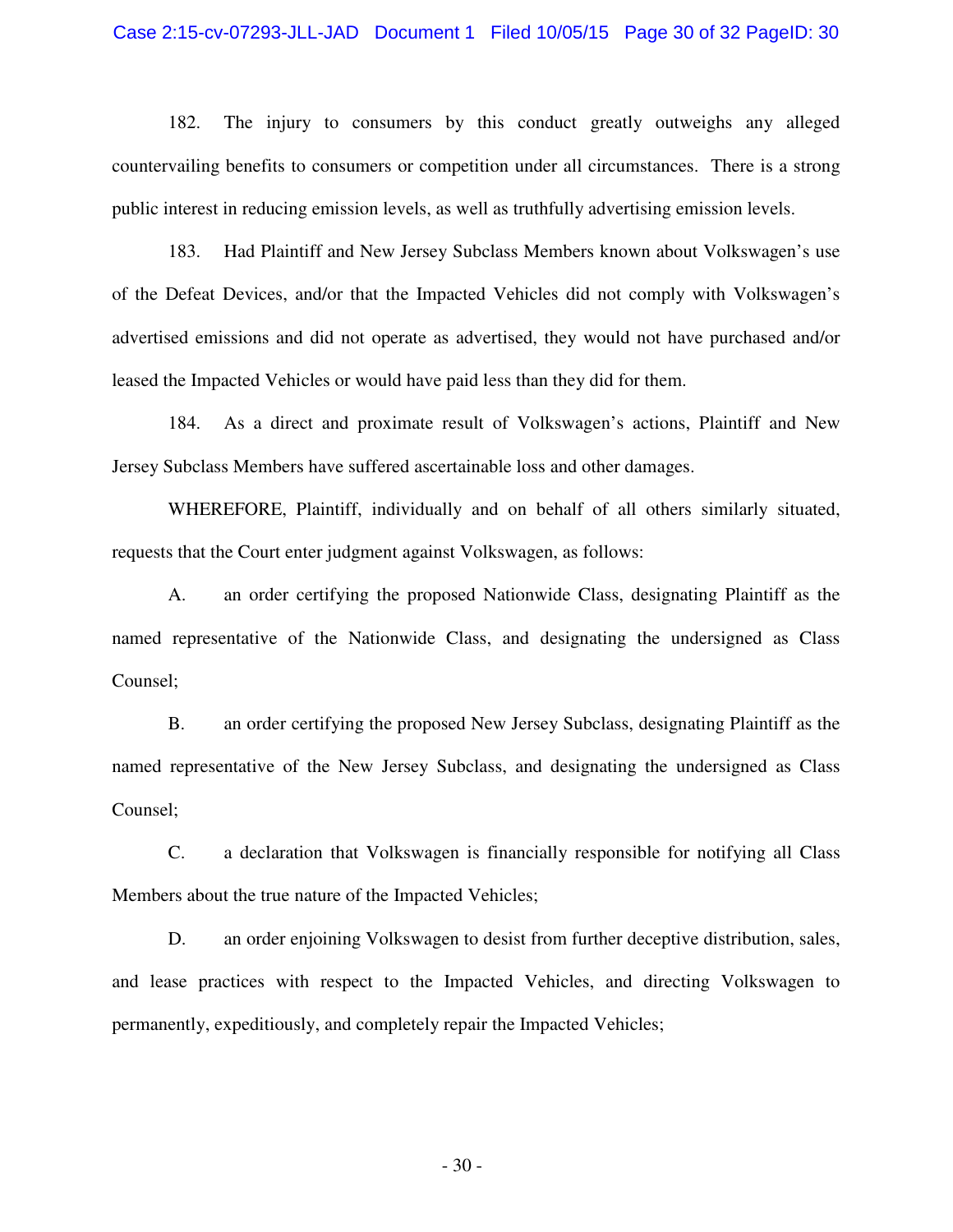### Case 2:15-cv-07293-JLL-JAD Document 1 Filed 10/05/15 Page 31 of 32 PageID: 31

E. an order compelling Volkswagen to buy back the Impacted Vehicles on fair and equitable terms;

F. an award to Plaintiff and the Class Members of compensatory, exemplary, punitive, and statutory penalties and damages, including interest, in an amount to be proven at trial;

G. an award to Plaintiff and the Class Members for the return of the purchase prices of the Impacted Vehicles, with interest from the time it was paid, for the reimbursement of the reasonable expenses occasioned by the sale, for damages and for reasonable attorney fees;

H. a declaration that Volkswagen must disgorge, for the benefit of Plaintiff and the Class Members, all or part of the ill-gotten profits received from the sale or lease of the Impacted Vehicles, and make full restitution to Plaintiff and Class Members;

- I. an award of treble damages pursuant to 18 U.S.C. §§ 1964(a) and 1964(c);
- J. an award of treble damages pursuant to N.J.S.A. 56:8-19;
- K. an award of attorneys' fees and costs, as allowed by law;
- L. an award of pre-judgment and post-judgment interest, as provided by law;
- M. leave to amend this Complaint to conform to the evidence produced at trial; and
- N. such other relief as may be appropriate under the circumstances.

### **DEMAND FOR JURY TRIAL**

Pursuant to Federal Rule of Civil Procedure 38(b), Plaintiff demands a trial by jury of any and all issues in this action so triable of right.

Dated: October 5, 2015

CARELLA, BYRNE, CECCHI, OLDSTEIN, BRODY & AGNELLO, P.C.

By: */s/ James E. Cecchi* JAMES E. CECCHI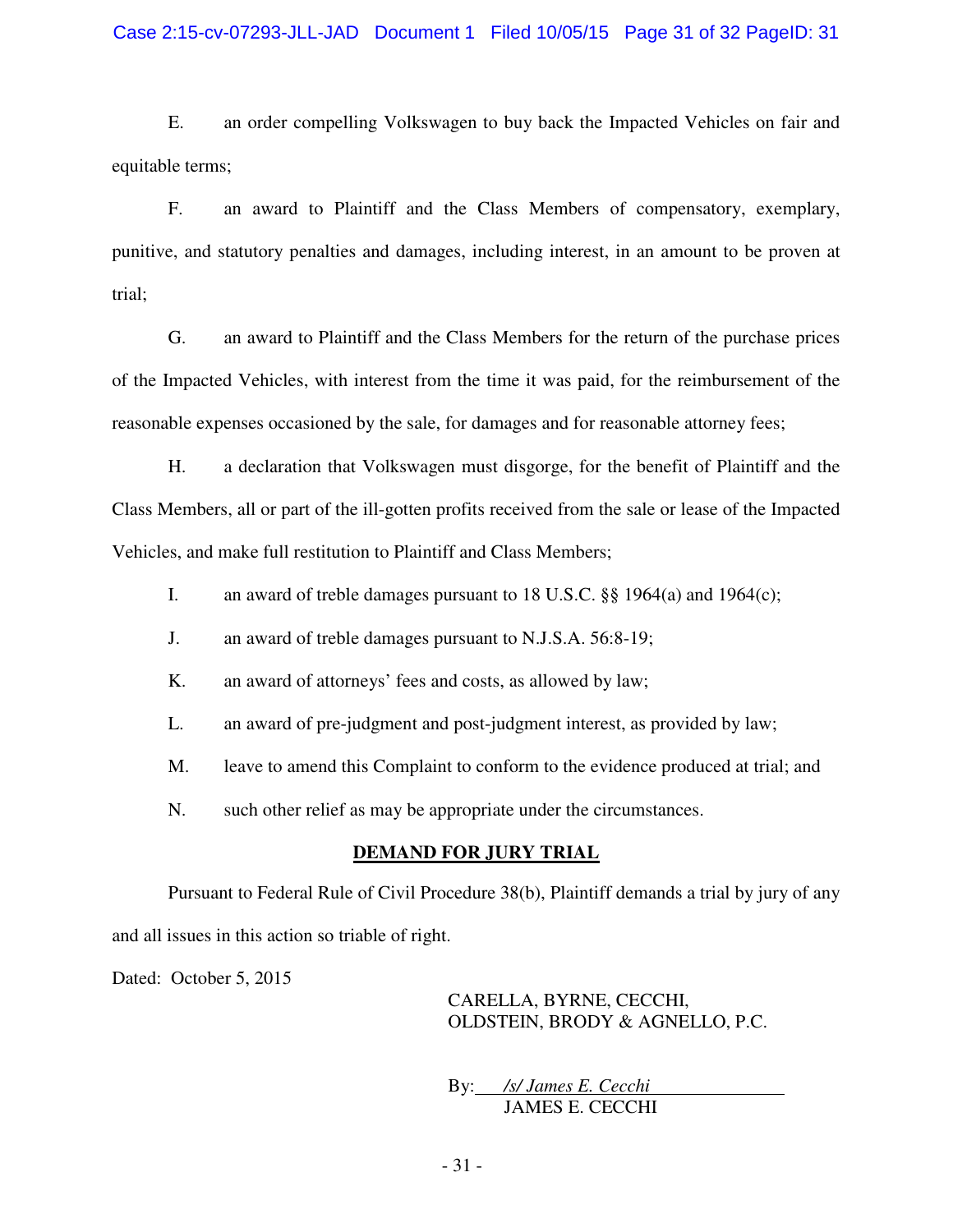James E. Cecchi Lindsey H. Taylor CARELLA, BYRNE, CECCHI, OLDSTEIN, BRODY & AGNELLO, P.C. 5 Becker Farm Road Roseland, New Jersey 07068 (973) 994-1700

Dan Drachler ZWERLING, SCHACHTER & ZWERLING, LLP 1904 Third Avenue, Suite 1030 Seattle, Washington 98101 (206) 223-2053

Robert S. Schachter Sona R. Shah ZWERLING, SCHACHTER & ZWERLING, LLP 41 Madison Avenue,  $32<sup>nd</sup>$  Floor New York, New York 10010 (212) 223-3900

*Attorneys for Plaintiff*